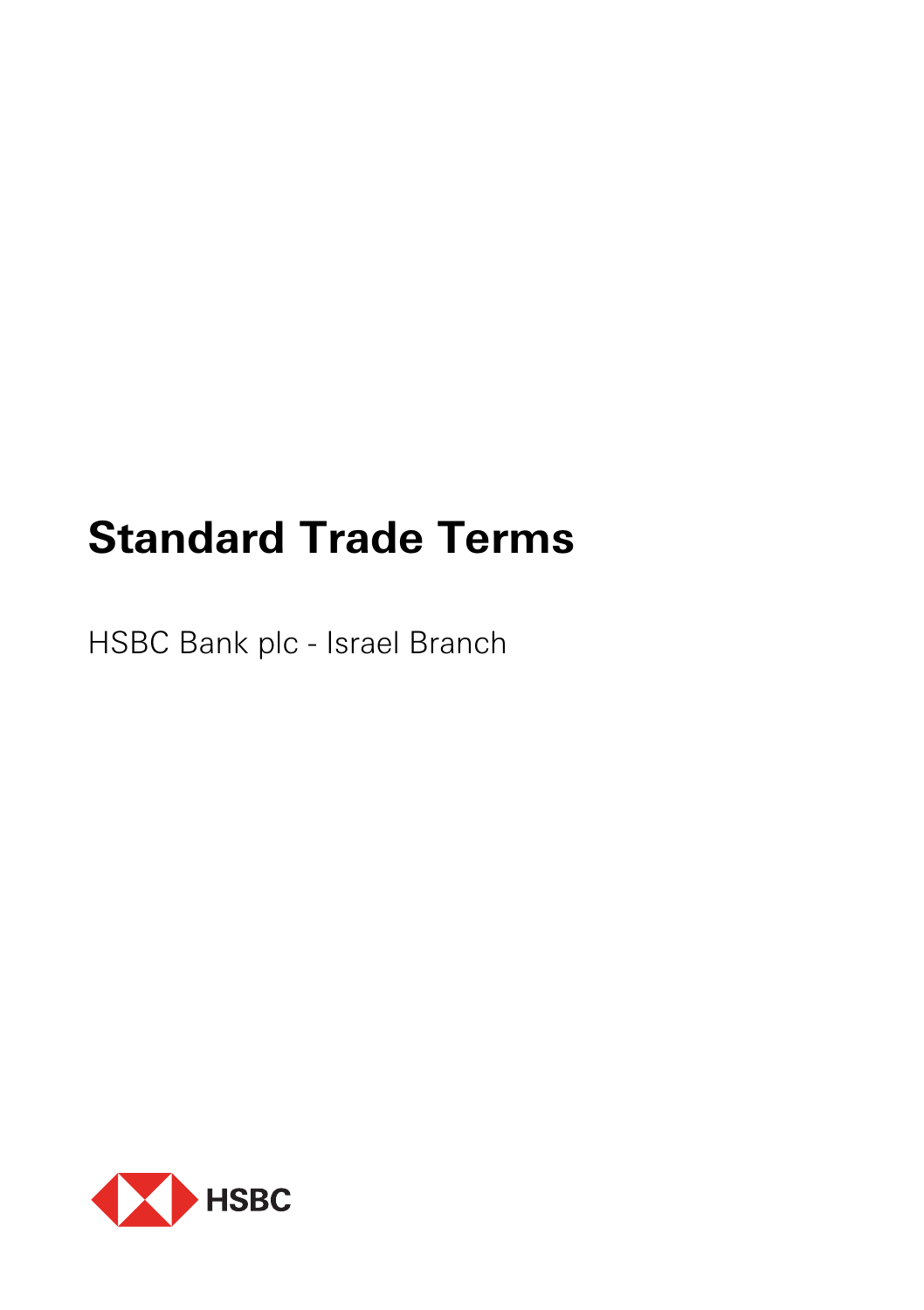# **CONTENTS**

| 1.                                                      | <b>APPLICATION</b>                                       | 3                       |
|---------------------------------------------------------|----------------------------------------------------------|-------------------------|
|                                                         | <b>SECTION 1 – TRADE SERVICES</b>                        | $\overline{\mathbf{4}}$ |
| 2.                                                      | <b>ICC RULES</b>                                         | 4                       |
| 3.                                                      | DOCUMENTARY CREDITS                                      | 4                       |
| 4 <sub>1</sub>                                          | INSTRUMENTS                                              | $\overline{7}$          |
| 5.                                                      | COLLECTIONS                                              | 9                       |
| 6.                                                      | <b>FINANCE</b>                                           | 10                      |
| $7_{-}$                                                 | <b>TRADE FINANCE LOANS</b>                               | 11                      |
| 8.                                                      | APPLICATIONS FOR RELEASE OF GOODS, SHIPPING GUARANTEES   |                         |
|                                                         | AND LETTERS OF INDEMNITY                                 | 13                      |
|                                                         | SECTION 2 - REIMBURSEMENT, INDEMNITY AND OTHER RIGHTS    | 14                      |
| 9.                                                      | REIMBURSEMENT AND INDEMNITY                              | 14                      |
| 10.                                                     | CASH COLLATERAL                                          | 15                      |
| 11.                                                     | PLEDGE                                                   | 15                      |
|                                                         | 12. TRUST RECEIPTS                                       | 16                      |
|                                                         | 13. SET-OFF                                              | 17                      |
| 14.                                                     | SUPPLEMENTARY RIGHTS                                     | 17                      |
| <b>SECTION 3 – FEES AND PAYMENTS</b>                    |                                                          | 17                      |
| 15.                                                     | FEES, COMMISSION, INTEREST AND CHARGES                   | 17                      |
|                                                         | 16. PAYMENTS                                             | 18                      |
| SECTION 4 - REPRESENTATIONS, UNDERTAKINGS AND SANCTIONS |                                                          | 20                      |
| 17.                                                     | REPRESENTATIONS AND WARRANTIES                           | 20                      |
|                                                         | 18. UNDERTAKINGS                                         | 21                      |
|                                                         | 19. COMPLIANCE WITH LAWS AND SANCTIONS                   | 23                      |
|                                                         | <b>SECTION 5 - INSTRUCTIONS AND ELECTRONIC PLATFORMS</b> | 25                      |
| 20.                                                     | <b>INSTRUCTIONS</b>                                      | 25                      |
|                                                         | 21. PLATFORMS                                            | 26                      |
|                                                         | <b>SECTION 6 - OTHER</b>                                 | 27                      |
| 22.                                                     | <b>LIMITATION ON LIABILITY</b>                           | 27                      |
|                                                         | 23. DISCLOSURE, CONFIDENTIALITY AND PRIVACY              | 29                      |
| 24.                                                     | MISCELLANEOUS                                            | 31                      |
| 25.                                                     | <b>GOVERNING LAW AND JURISDICTION</b>                    | 32                      |
|                                                         | <b>SECTION 7 - DEFINITIONS AND INTERPRETATION</b>        | 32                      |
| 26.                                                     | DEFINITIONS AND INTERPRETATION                           | 32                      |
| 27.                                                     | <b>COUNTRY CONDITIONS</b>                                | 38                      |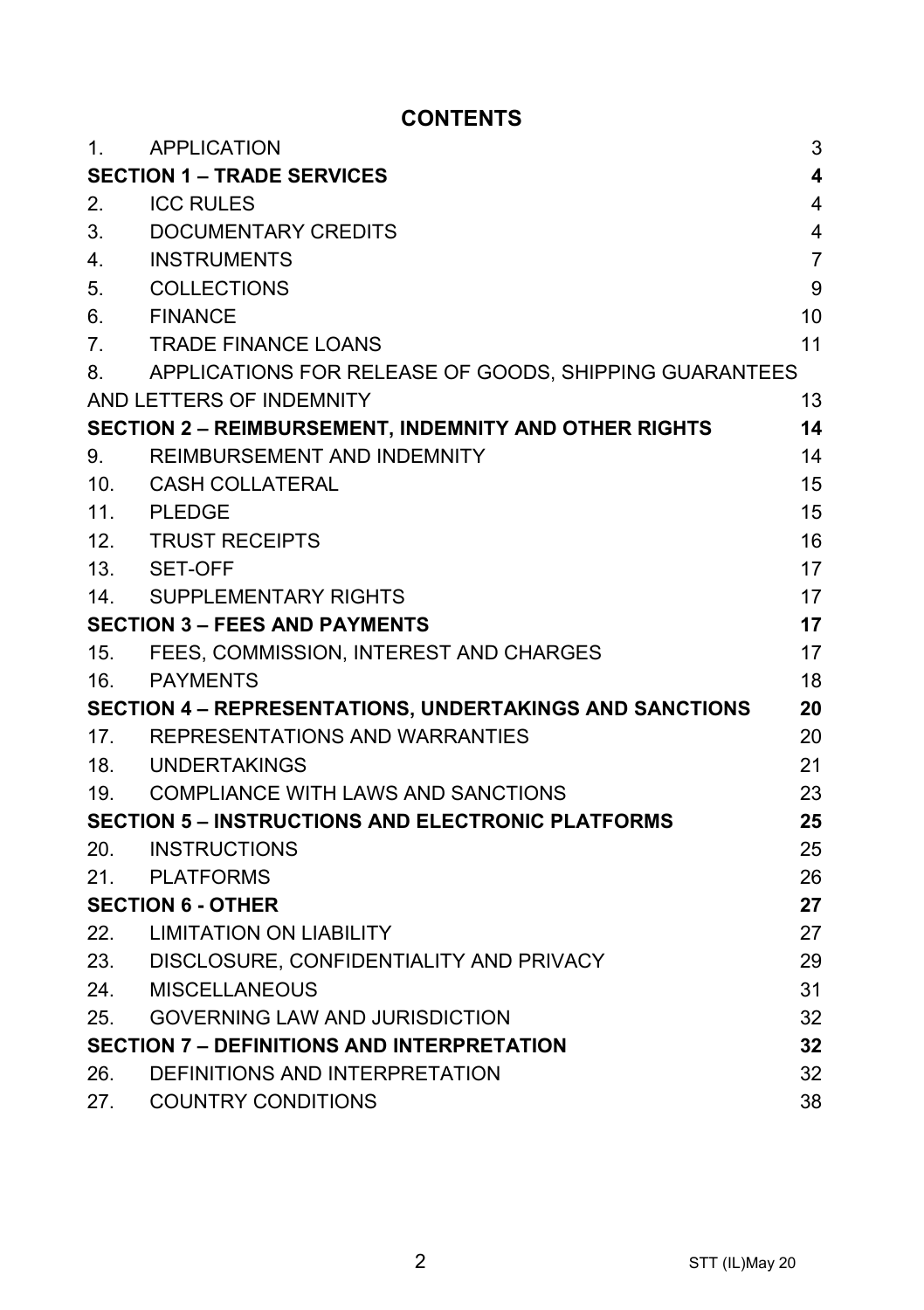# **STANDARD TRADE TERMS (THESE TERMS)**

#### **1. APPLICATION**

1.1 These Terms shall apply to any Trade Service which HSBC may agree to make available or procure at the request of the Customer and shall include any relevant Country Conditions.

1.2 These Terms shall, where applicable, be subject to other terms and conditions in relation to services provided by HSBC to the Customer (including any banking service or account operating agreement) from time to time. In relation to any Trade Service, where any conflict arises between these Terms and any other applicable terms and conditions, the terms and conditions shall apply in the following order of priority:

- (a) the Application;
- (b) the Facility Agreement (if any) and/or any applicable Security Agreement;
- (c) the Country Conditions (if any);
- (d) these Terms; and
- (e) such other terms.

1.3 HSBC does not offer any advice to the Customer in relation to any Trade Service. Whilst HSBC may provide information or express opinions from time to time, such information or opinions are not offered as advice. Before applying for, or accepting, any Trade Service, the Customer shall make such enquiries and assessments as the Customer considers appropriate and the Customer should place no reliance on HSBC to give advice or make recommendations. If the Customer is in doubt of any Trade Service, the Customer should seek independent professional advice.

1.4 Each Trade Service is separate and independent from the Trade Transaction to which such Trade Service relates and HSBC is in no way concerned with, subject to, or bound by, the terms of such Trade Transaction, even if a reference is included in any document relating to that Trade Service.

1.5 HSBC may name, instruct or procure any correspondent bank (including any HSBC Group member) to be the issuing, advising, nominated or confirming bank in respect of any Trade Service (and may restrict such correspondent bank to an HSBC Group member or a correspondent bank acceptable to HSBC) and is authorised to issue a counter-guarantee or counter-SBLC in such form and content as determined by HSBC in favour of the correspondent bank. HSBC may pay to, or receive from any correspondent bank, charges, commissions, fees or other payments.

1.6 Nothing in these Terms shall oblige HSBC to enter into or provide any Trade Service at any time.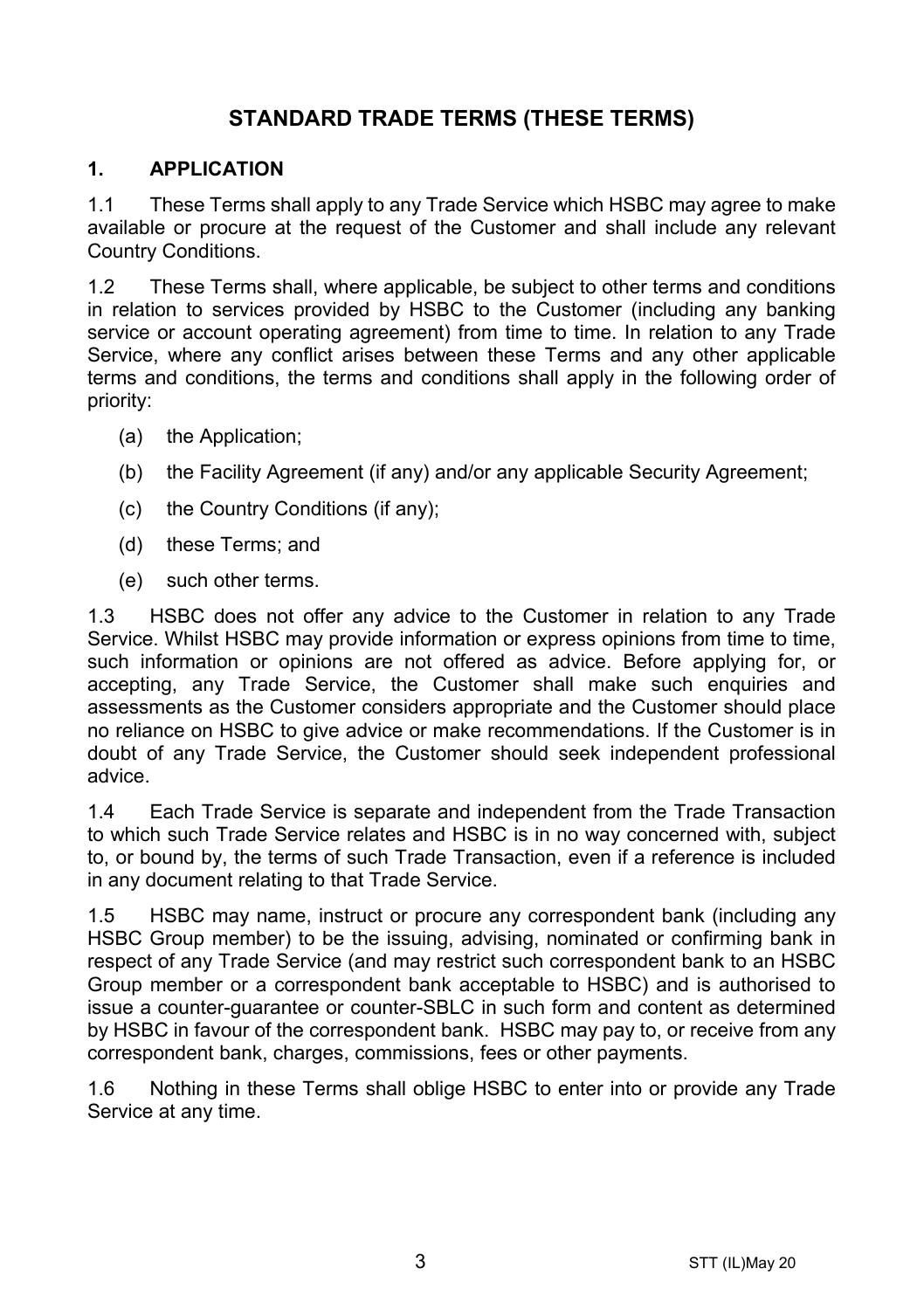# **SECTION 1 – TRADE SERVICES**

#### **2. ICC RULES**

2.1 Unless the Customer otherwise requests (and HSBC agrees with such request):

(a) all Documentary Credits issued by HSBC will be issued subject to the Uniform Customs and Practice for Documentary Credits, 2007 Revision, ICC Publication No. 600 (UCP600) and, if required by HSBC, the Uniform Customs and Practice for Documentary Credits (UCP600) Supplement for Electronic Presentation (eUCP);

(b) all SBLCs issued by HSBC will be issued subject to the International Standby Practices 1998, ICC Publication No. 590 (ISP98);

(c) all bonds and guarantees issued by HSBC will be issued subject to the Uniform Rules for Demand Guarantees, ICC Publication No.758 (URDG 758); and

(d) all Collections will be undertaken subject to the Uniform Rules for Collections 1995, ICC Publication No. 522 (URC 522) and, if required by HSBC, the Uniform Rules for Collections (URC 522) Supplement for Electronic Presentation (eURC),

in each case, as may be revised from time to time (together the ICC Rules), and the rights and obligations of the Customer will be subject to the applicable ICC Rules in addition to these Terms.

2.2 If there is any conflict between any ICC Rule and these Terms, these Terms shall prevail.

#### **3. DOCUMENTARY CREDITS**

- 3.1 The terms in this Clause 3 apply to any Documentary Credits.
- 3.2 The Customer:
	- (a) undertakes to examine the customer copy of each Documentary Credit issued
	- by HSBC in order to check its consistency with the relevant Application; and
	- (b) agrees to give immediate notice to HSBC of any objection to its contents.

#### **Imports**

3.3 HSBC is authorised to honour and pay any Claim made under a Documentary Credit which appears on its face to comply with its terms and/or any Documents drawn (or purporting to be drawn) and presented under such Documentary Credit in accordance with its terms, without reference to or further authority from the Customer or any other party, and without enquiring whether any Claim has been properly made, and notwithstanding that the validity of any such Claim, or the amount of it, may be in dispute. The Customer accepts any such Claim as conclusive evidence that HSBC was liable to honour and pay it, and any payment made, or any steps taken by HSBC in good faith under or in connection with it, shall be binding on the Customer.

3.4 The presentation of any Documents under a Documentary Credit shall be deemed to be in compliance with the terms of the Documentary Credit if HSBC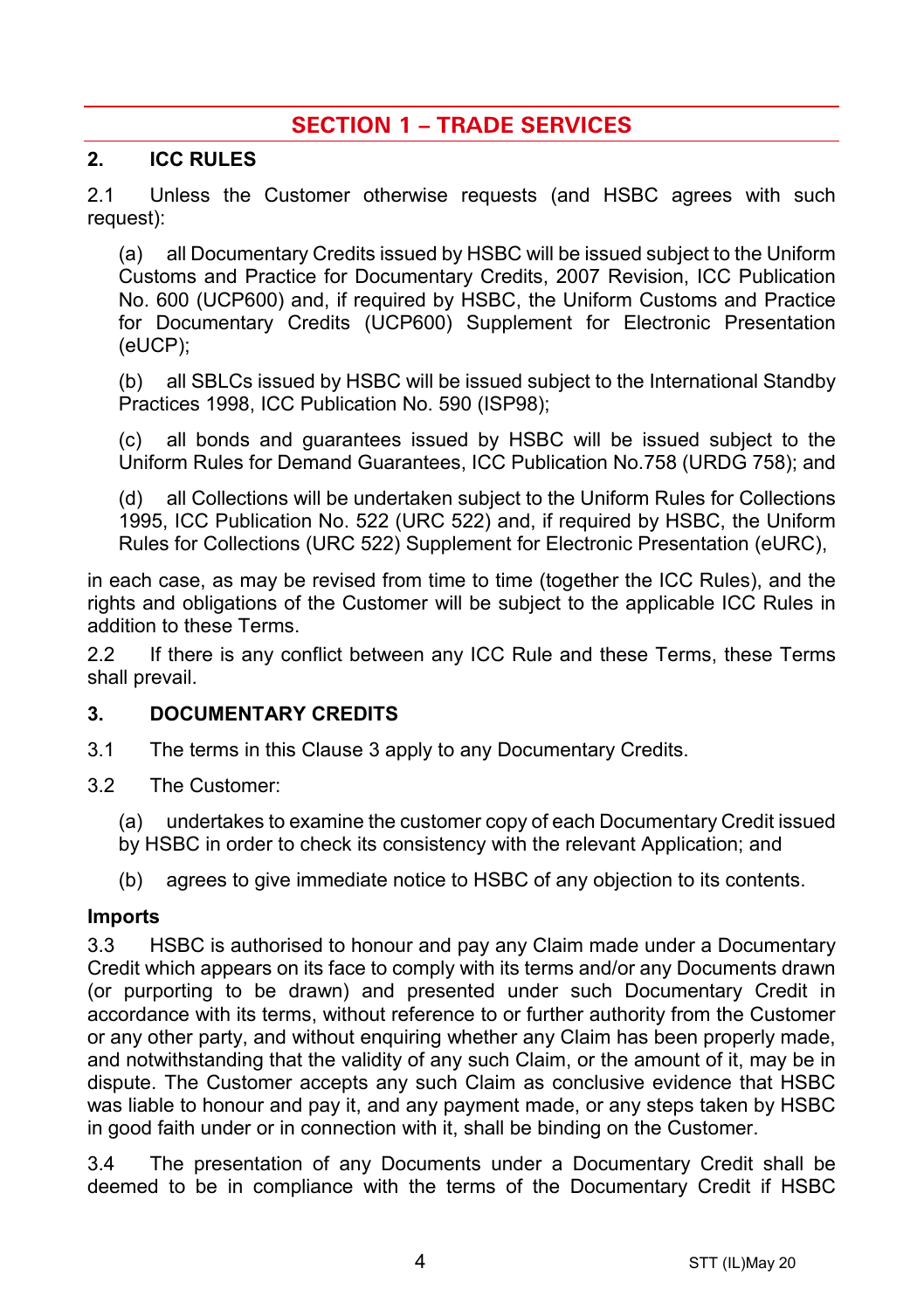determines that they appear to be in order and, taken as a whole, conform with the requirements of the Documentary Credit. The Customer waives all claims against HSBC for any delay that may result in examining such Documents or any failure to identify any discrepancies that may exist.

3.5 Notwithstanding any contrary instruction from the Customer, HSBC may reject any Claim which HSBC determines does not comply with the terms of the relevant Documentary Credit. HSBC is not obliged to notify the Customer or to seek the Customer's waiver of any discrepancy before refusing the Claim. Where HSBC does seek a waiver in respect of any discrepancy, the taking of such action does not oblige HSBC to seek a waiver of any discrepancy at any other time.

3.6 If HSBC notifies the Customer of a discrepancy with respect to a Claim and the Customer requests HSBC and/or its correspondent bank or its agent to:

(a) effect payment under the Documentary Credit, notwithstanding the discrepancy; or

(b) countersign or issue any guarantee or indemnity covering the discrepancy,

the Customer confirms that its reimbursement obligations and the indemnity set out in Clause 9 (*REIMBURSEMENT AND INDEMNITY*) shall apply to such Claim and/or any such guarantee or indemnity.

3.7 HSBC may at any time amend or insert additional terms and conditions into a Documentary Credit as HSBC may consider appropriate, provided that any such amendment or additional terms and conditions shall not increase the Customer Liabilities in relation to such Documentary Credit. HSBC may, subject to the beneficiary's consent, cancel the whole or any unused balance of a Documentary Credit.

3.8 Notwithstanding any instruction in an Application, HSBC may restrict the availability of any Documentary Credit, or any advising or confirming, to its own offices or to any correspondent bank or agent of its choice and, in such case, HSBC may refuse to honour, or make payment for, any Document drawn or purporting to be drawn on any office, bank or other person other than such office, correspondent bank or agent.

3.9 If HSBC effects payment under a Documentary Credit prior to the maturity date of such Documentary Credit:

(a) (in the case where the Documentary Credit beneficiary bears interest) the Customer shall be liable to pay to HSBC the full amount of the Documentary Credit on the maturity date, even if HSBC only paid a discounted amount under the Documentary Credit; and

(b) (in the case where the Customer is required to bear interest under the Documentary Credit pursuant to any other agreement with HSBC) the Customer shall, on the maturity date of such Documentary Credit or such earlier date as may be demanded by HSBC, pay to HSBC the full amount of the Claim together with interest accruing on such Claim for the period from and including the date of HSBC's payment to and including the maturity date, such interest payable in accordance with Clause 15 (FEES, COMMISSION, INTEREST AND CHARGES).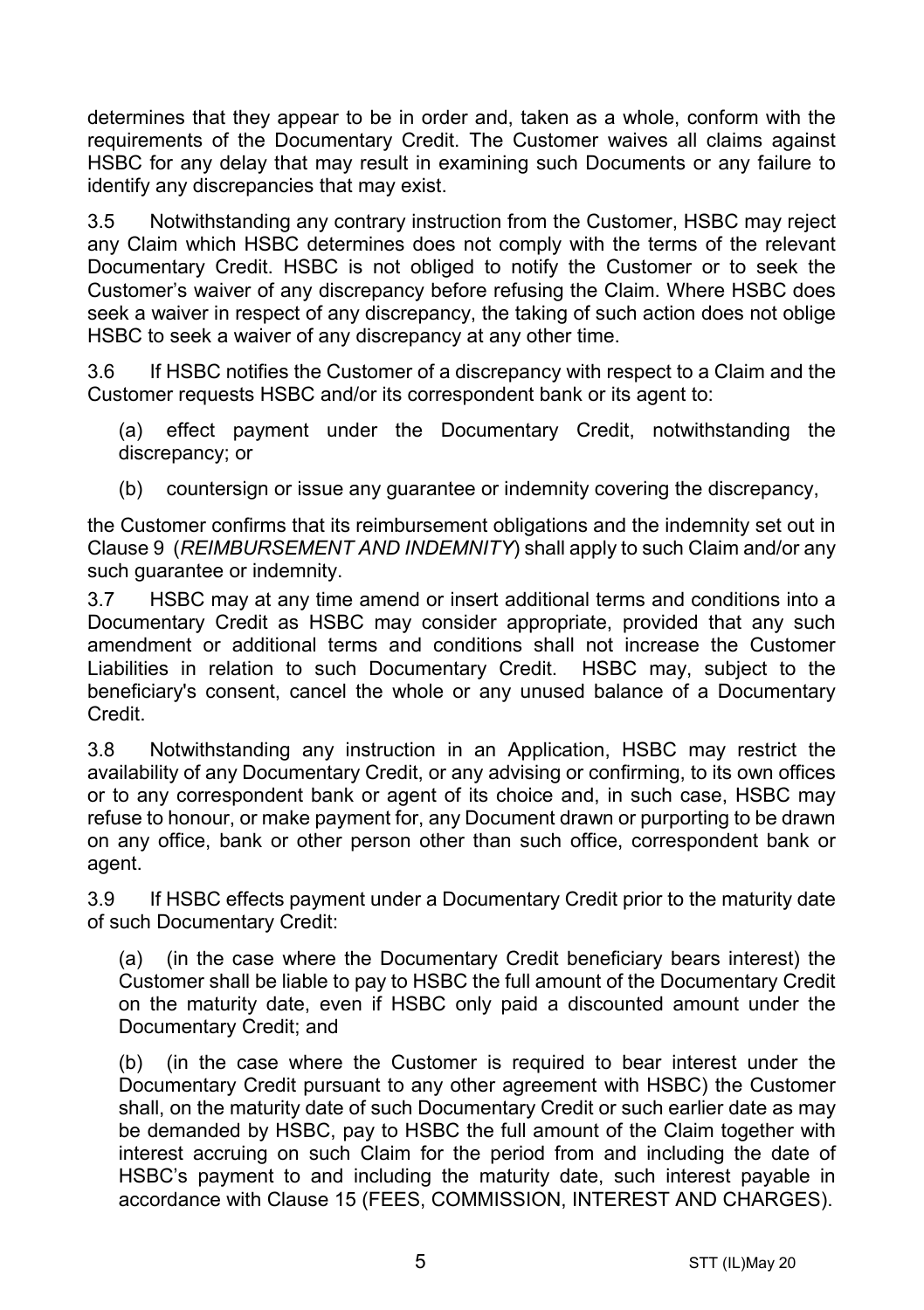3.10 If the terms of a Documentary Credit (whether expressly or impliedly) permits payment to be effected to the beneficiary prior to receipt of the Documents required to be delivered under such Documentary Credit, the Customer shall, on the maturity date of such Documentary Credit or such earlier date as may be demanded by HSBC, pay to HSBC the full amount of the Claim (whether or not the Documents subsequently delivered are compliant with the terms of the Documentary Credit) together with interest accruing on such Claim for the period from and including the date of HSBC's payment to and including the maturity date, such interest payable in accordance with Clause 15 (*FEES, COMMISSION, INTEREST AND CHARGES*).

3.11 If any Documentary Credit stipulates that certain specific Documents be forwarded by the beneficiary directly to the Customer at or prior to the time the beneficiary makes any Claim, all remaining Documents must be produced to HSBC in respect of any Claim under such Documentary Credit. If the Customer uses the Documents forwarded directly to it to obtain possession of the Goods, HSBC is authorised to accept all Documents presented under such Documentary Credit and pay or accept upon presentation and pay at maturity all Documents drawn in respect of the Goods, notwithstanding any discrepancy or any other matter or thing that might otherwise have relieved or affected the Customer's or HSBC's obligations. The Customer confirms that its reimbursement obligations and the indemnity set out in Clause 9 (*REIMBURSEMENT AND INDEMNITY*) shall apply to any amount paid by HSBC in respect of such Documentary Credit.

3.12 If any Documentary Credit stipulates that the Goods be insured under insurance policies/certificates containing "Institute Cargo Clauses" or other industry standard clauses, HSBC may accept insurance policies/certificates which contain "American Institute Cargo Clauses" or any other industry standard clauses that HSBC determines appropriate.

3.13 HSBC will not be bound at any time to release any Documents or Goods to the Customer unless the Customer has fully discharged its Customer Liabilities in respect of the Documentary Credit relating to such Documents or Goods.

3.14 If HSBC issues a Documentary Credit back-to-back (a **Back-to-Back Documentary Credit**) to another Documentary Credit (a **Master Documentary Credit**) the Customer:

(a) acknowledges that its Customer Liabilities in respect of the Back-to-Back Documentary Credit are not dependent or conditional on the performance of the Master Documentary Credit;

(b) unconditionally and irrevocably assigns or transfers absolutely to HSBC all of its payment rights in the Master Documentary Credit;

(c) shall not amend or accept any amendment to the Master Documentary Credit without the consent of HSBC or take any action which might result in HSBC not receiving the full amount under the Master Documentary Credit; and

(d) authorises HSBC to use the Documents presented under the Back-to-Back Documentary Credit to make a Claim under the Master Documentary Credit irrespective of any discrepancies or irregularities in the Documents presented.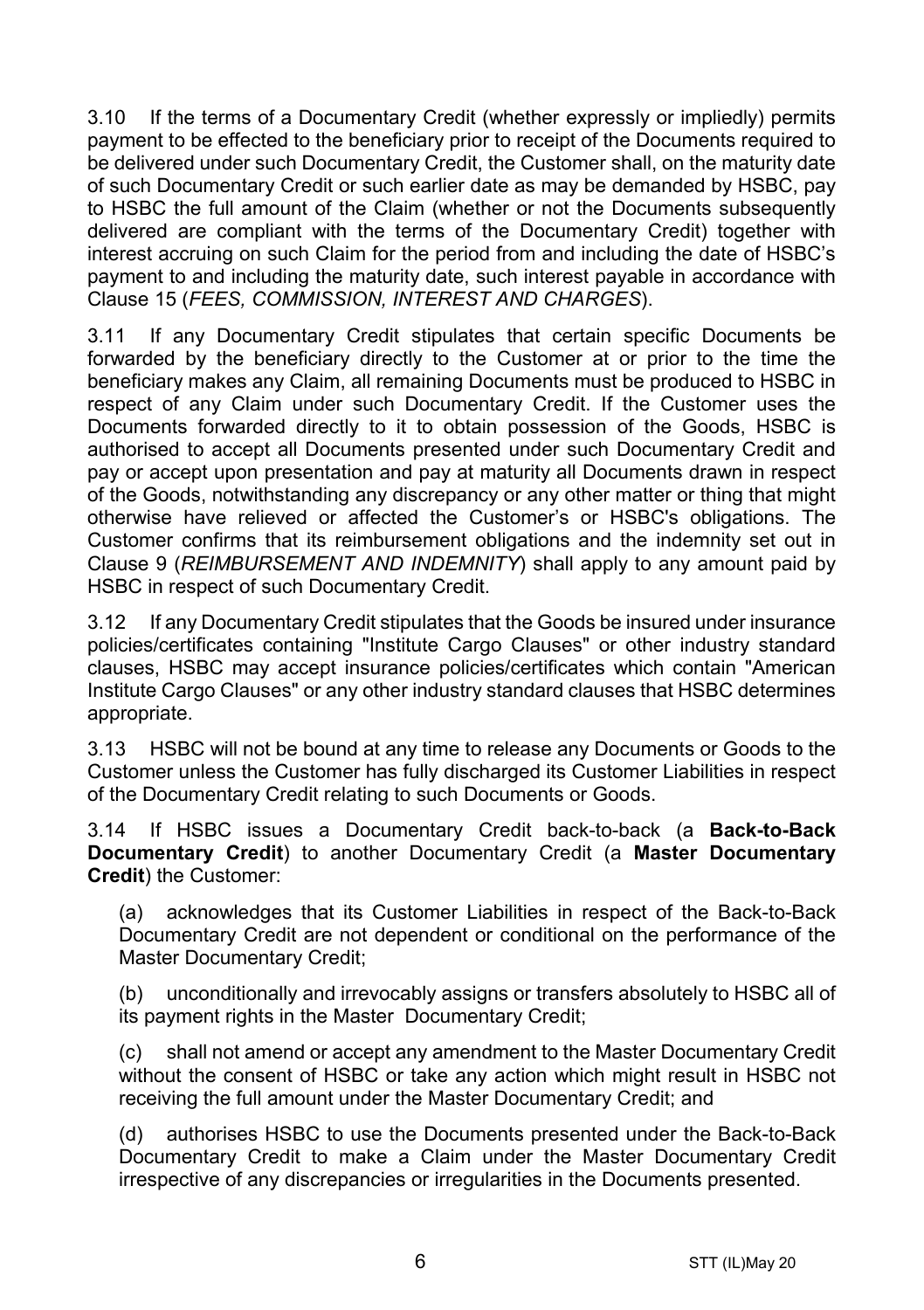3.15 HSBC is not obliged to notify the Customer of any incompatibility between the terms of a Back-to-Back Documentary Credit and the relevant Master Documentary Credit.

# **Exports**

3.16 If HSBC confirms a Documentary Credit or SBLC (whether on a disclosed or undisclosed basis) and payment in full or part is not received by HSBC from the relevant issuing bank, the Customer is only required to reimburse HSBC for amounts not received if the non-payment was due to a Recourse Event. Such reimbursement by the Customer is payable immediately upon HSBC's demand together with any interest payable in accordance with Clause 15 (*FEES, COMMISSION, INTEREST AND CHARGES*) and the Customer shall reimburse HSBC for any loss or damage suffered by HSBC as a result of the non-payment.

3.17 HSBC will not be bound by a confirmation (whether on a disclosed or undisclosed basis) and will not be obliged to negotiate a Documentary Credit or SBLC if it is amended without HSBC's consent, the Documents presented do not fully comply with the terms of the Documentary Credit or SBLC, the original Documentary Credit or SBLC is different from the copy of the Documentary Credit or SBLC upon which HSBC based its confirmation, the Customer does not comply with any of its obligations under this Clause 3, or if payment in full or part is not received by HSBC (or cannot be accepted by HSBC) from the relevant issuing bank as a result of a Recourse Event.

3.18 If HSBC confirms a Documentary Credit or SBLC on an undisclosed basis, the Customer shall not make a presentation in respect of the Documentary Credit or SBLC to any person other than HSBC and shall promptly provide to HSBC the original Documentary Credit or SBLC, any operative documents and any amendments issued by the relevant issuing bank.

3.19 If HSBC confirms a Documentary Credit or SBLC (whether on a disclosed or undisclosed basis), the Customer:

(a) unconditionally and irrevocably assigns or transfers absolutely to HSBC all of its payment rights in such Documentary Credit or SBLC; and

(b) shall not take any action which might result in HSBC not receiving the full amount under the Documentary Credit or SBLC.

## **4. INSTRUMENTS**

4.1 The terms in this Clause 4 apply to any SBLC, demand guarantee (including an avalisation, co-acceptance or acceptance of a Document), bond, counter-guarantee, counter-SBLC, or similar independent payment obligation (including any extension, renewal or amendment of the same)(each an **Instrument**) issued, confirmed or provided by HSBC.

4.2 The Customer:

(a) undertakes to examine the customer copy of each Instrument issued or entered into by HSBC in order to check its consistency with the relevant Application; and

(b) agrees to give immediate notice to HSBC of any objection to its contents.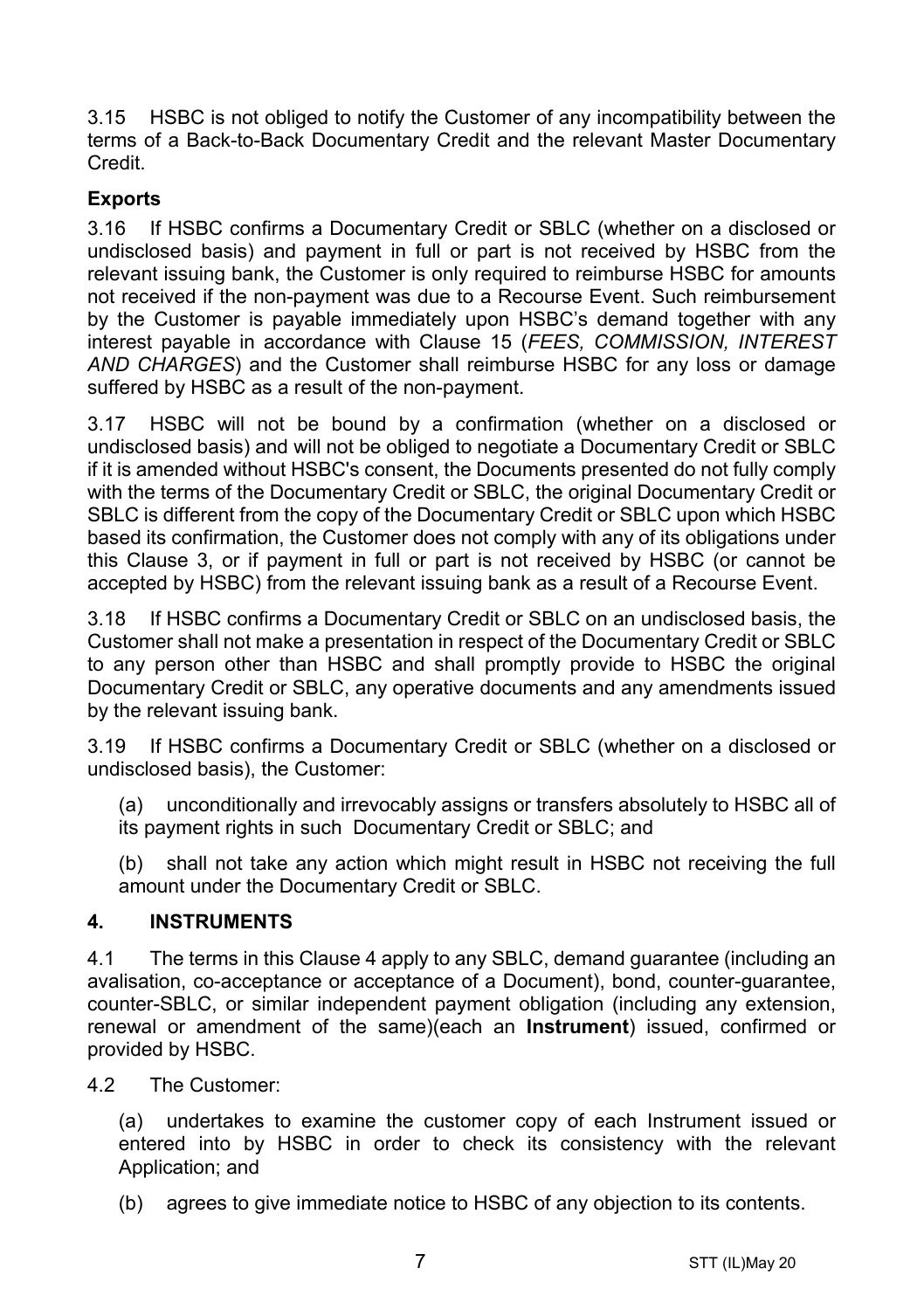4.3 HSBC is authorised to accept, pay or honour any Claim made under any Instrument which appears on its face to comply with its terms, without reference to or further authority from the Customer or any other party, and without enquiring whether any such Claim on HSBC has been properly made, notwithstanding that the validity of any such Claim, or the amount of it, may be in dispute. The Customer accepts any such Claim as conclusive evidence that HSBC was liable to pay or comply with it, and any payment made, or any steps taken by HSBC in good faith under or in connection with it, shall be binding upon the Customer.

4.4 The presentation of any documents under an Instrument shall be deemed to be in compliance with the terms of the Instrument if HSBC determines that they appear on their face to be in order and, taken as a whole, conform with the requirements of the Instrument. The Customer waives all claims against HSBC for any delay that may result in examining such documents or any failure to identify any discrepancies that may exist.

4.5 Notwithstanding any contrary instruction from the Customer, HSBC is entitled to reject any Claim which HSBC determines does not comply with the terms of the relevant Instrument. HSBC is not obliged to notify the Customer or to seek the Customer's waiver of any discrepancy before refusing the Claim. Where HSBC does seek a waiver in respect of any discrepancy, the taking of such action does not oblige HSBC to seek a waiver of discrepancy at any other time.

4.6 If HSBC notifies the Customer of a discrepancy with respect to a Claim and the Customer requests HSBC and/or its correspondent bank or its agent to:

- (a) effect payment under the Instrument, notwithstanding the discrepancy; or
- (b) countersign or issue any guarantee or indemnity covering the discrepancy,

the Customer confirms that its reimbursement obligations and the indemnity set out in Clause 9 (*REIMBURSEMENT AND INDEMNITY*) shall apply to such Claim and/or any such guarantee or indemnity.

4.7 HSBC may at any time amend or insert additional terms and conditions into an Instrument as HSBC may consider appropriate, provided that any such amendment or additional terms and conditions shall not increase the Customer Liabilities in relation to such Instrument. HSBC may, subject to the beneficiary's consent, cancel the whole or any unused balance of an Instrument.

4.8 Notwithstanding any instruction in an Application, HSBC may restrict the availability of any SBLC, or any advising or confirming, to its own offices or to any correspondent bank or agent of its choice and, in such case, HSBC may refuse to honour, or make payment for, any Document drawn or purporting to be drawn on any office, bank or other person other than such office, correspondent bank or agent.

4.9 If the terms of an SBLC (whether expressly or impliedly) permits payment to be effected to the beneficiary prior to receipt of the documents required to be delivered under such SBLC, the Customer shall, on the maturity date of such SBLC or such earlier date as may be demanded by HSBC, pay to HSBC the full amount of the Claim (whether or not the documents subsequently delivered are compliant with the terms of the SBLC) together with interest accruing on such Claim for the period from and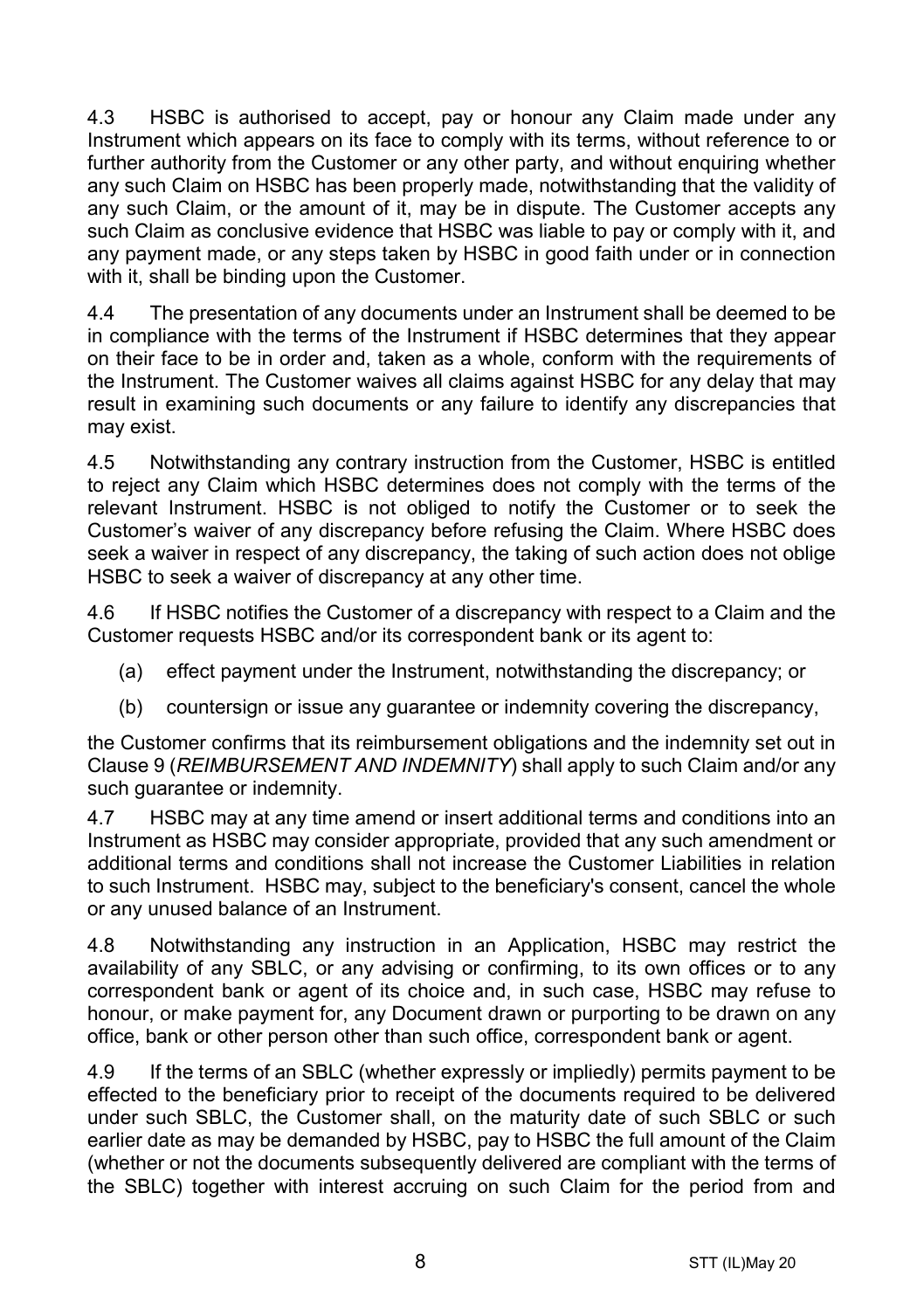including the date of HSBC's payment to and including the maturity date, such interest payable in accordance with Clause 15 (*FEES, COMMISSION, INTEREST AND CHARGES*).

4.10 Notwithstanding the foregoing, if the Customer has requested HSBC to issue or arrange for the issuance of an Instrument by a correspondent bank for which a counter-guarantee or counter-SBLC must be issued by HSBC, HSBC may include such terms in the counter-guarantee or counter-SBLC that HSBC considers are required to support the issuance of such Instrument. Without limitation, the validity period and Claim period (if applicable) of the counter-guarantee or counter-SBLC shall be longer than the validity period and Claim period (if applicable) of the Instrument and other terms may be added to reflect the laws under which the Instrument is governed.

4.11 If any Instrument contemplates renewal or extension and the Customer does not advise HSBC at least 5 Business Days prior to the time required for HSBC to provide notice of cancellation as required by the Instrument, HSBC may renew or extend for an additional year or such other term as HSBC may so select. HSBC shall however be under no obligation to issue, extend or renew any Instrument and may at any time:

(a) cancel or revoke any Instrument without prior notice to or authorisation from the Customer if such Instrument or the beneficiary of such Instrument permits cancellation or revocation; or

(b) pay any Instrument without prior notice to or authorisation from the Customer if the Instrument or any relevant law permits or requires payment to be made if such Instrument is cancelled, withdrawn, not extended or not renewed.

4.12 Any cancellation, payment or revocation by HSBC of any Instrument at any time shall be without prejudice to the rights and obligations of HSBC and the Customer under these Terms.

4.13 Unless an Instrument expressly provides that the original Instrument must be presented to HSBC to support a Claim, HSBC may pay and/or comply with any Claim, whether or not the original of the Instrument is presented to HSBC.

4.14 Notwithstanding that the Customer may claim that an Instrument has been reduced, cancelled or terminated, HSBC may determine that, due to the governing law of the Instrument, it is has not been reduced, cancelled or terminated, or HSBC may determine that it is necessary to obtain or require the relevant beneficiary's confirmation of the reduction, release or discharge of HSBC's and/or any correspondent bank's liabilities under such Instrument. Subject to such determination, or until such confirmation is received by HSBC, such Instrument shall not be treated or deemed as reduced, cancelled or terminated.

## **5. COLLECTIONS**

5.1 The terms in this Clause 5 apply to any Collection transaction.

5.2 If HSBC is requested by the Customer to handle a Collection as the remitting bank, HSBC shall be under no obligation to make any payment to the Customer in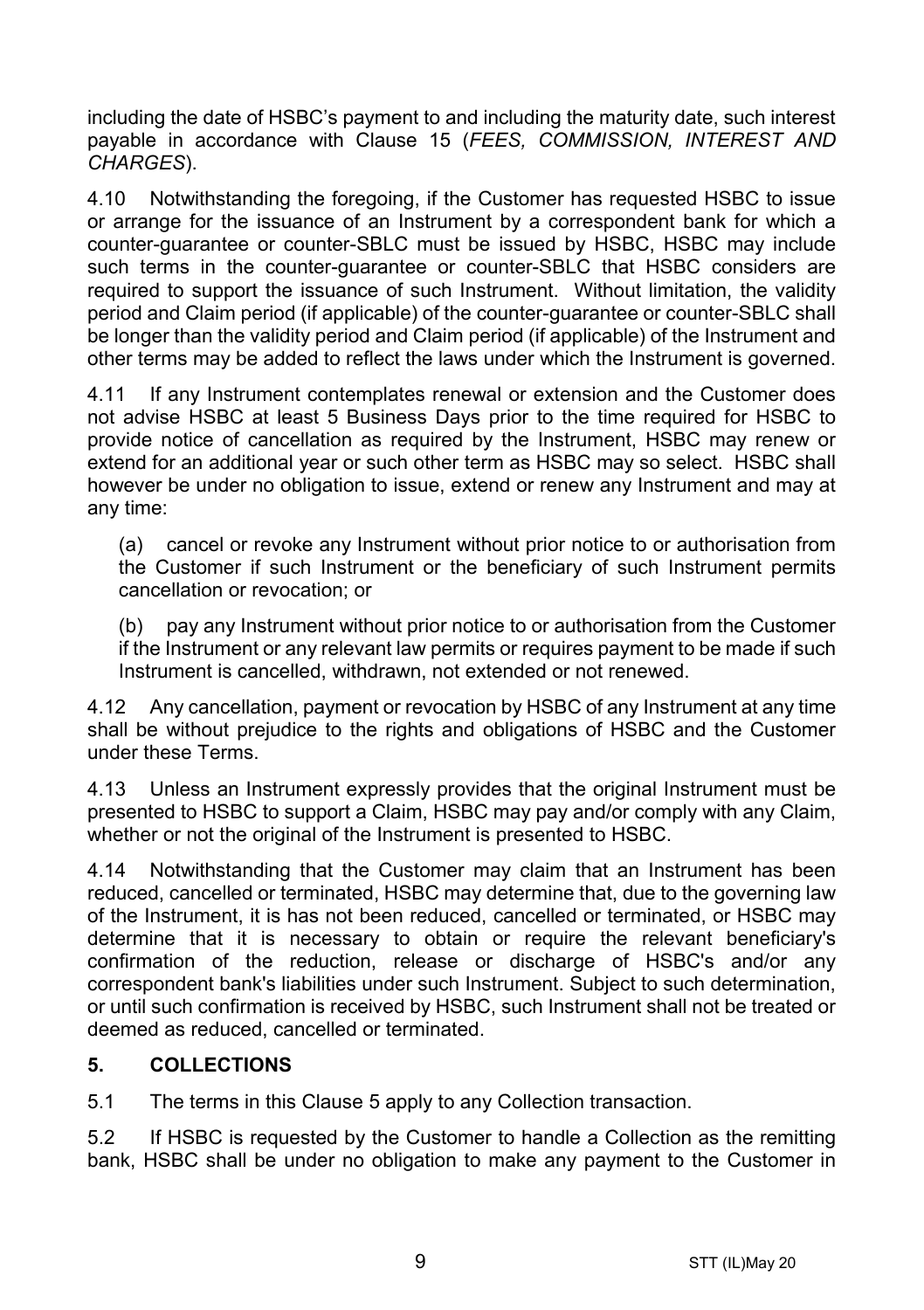respect of the Collection until HSBC has received full payment from the collecting or presenting bank.

5.3 HSBC is not obliged to check the Documents before sending them to the collecting or presenting bank.

5.4 HSBC is not obliged to check the Documents that it receives from a remitting bank.

# **6. FINANCE**

6.1 The terms in this Clause 6 apply where HSBC Finances any Document or Documentary Credit.

6.2 Upon HSBC Financing a Document or Documentary Credit, the Customer unconditionally and irrevocably:

(a) transfers ownership of the Document or Documentary Credit to HSBC and undertakes to endorse the relevant Document in favour of HSBC (if not already endorsed in favour of HSBC as a condition to such Finance) and deliver the original endorsed Document to HSBC;

(b) assigns or transfers absolutely to HSBC all of its rights to receive the proceeds of such Documentary Credit or Document; and

(c) assigns or transfers absolutely to HSBC all of its rights, title and interest in the associated underlying receivable (and related rights and proceeds) (if any) arising from the underlying Trade Transaction,

and where the amount of the Finance was calculated by applying an advance rate to the face value of the Document or Documentary Credit, upon receipt by HSBC of any proceeds of that Document or Documentary Credit in excess of the amount of the Finance, HSBC shall pay those proceeds to the Customer (after deducting any outstanding Customer Liabilities).

6.3 If HSBC has Financed a Document or Documentary Credit and payment in full or part is not received by HSBC for any reason (or cannot, for any reason whatsoever, be accepted by HSBC) from the relevant issuing bank, confirming bank, collecting bank, presenting bank, drawee or obligor (as applicable), then unless otherwise agreed in writing by HSBC:

- (a) such Trade Service is provided with full recourse against the Customer; and
- (b) the Customer is required to reimburse HSBC for amounts not received.

Such reimbursement is payable immediately upon HSBC's demand together with any interest payable in accordance with Clause 15 (*FEES, COMMISSION, INTEREST AND CHARGES*) and the Customer shall reimburse HSBC for any loss or damage suffered by HSBC as a result of the non-payment.

6.4 If HSBC has agreed to Finance a Document or Documentary Credit on a nonrecourse basis and payment in full or part is not received by HSBC (or cannot be accepted by HSBC) from the relevant issuing bank, confirming bank, collecting bank, presenting bank, drawee or obligor (as applicable), the Customer is only required to reimburse HSBC for amounts not received if the non-payment was due to a Recourse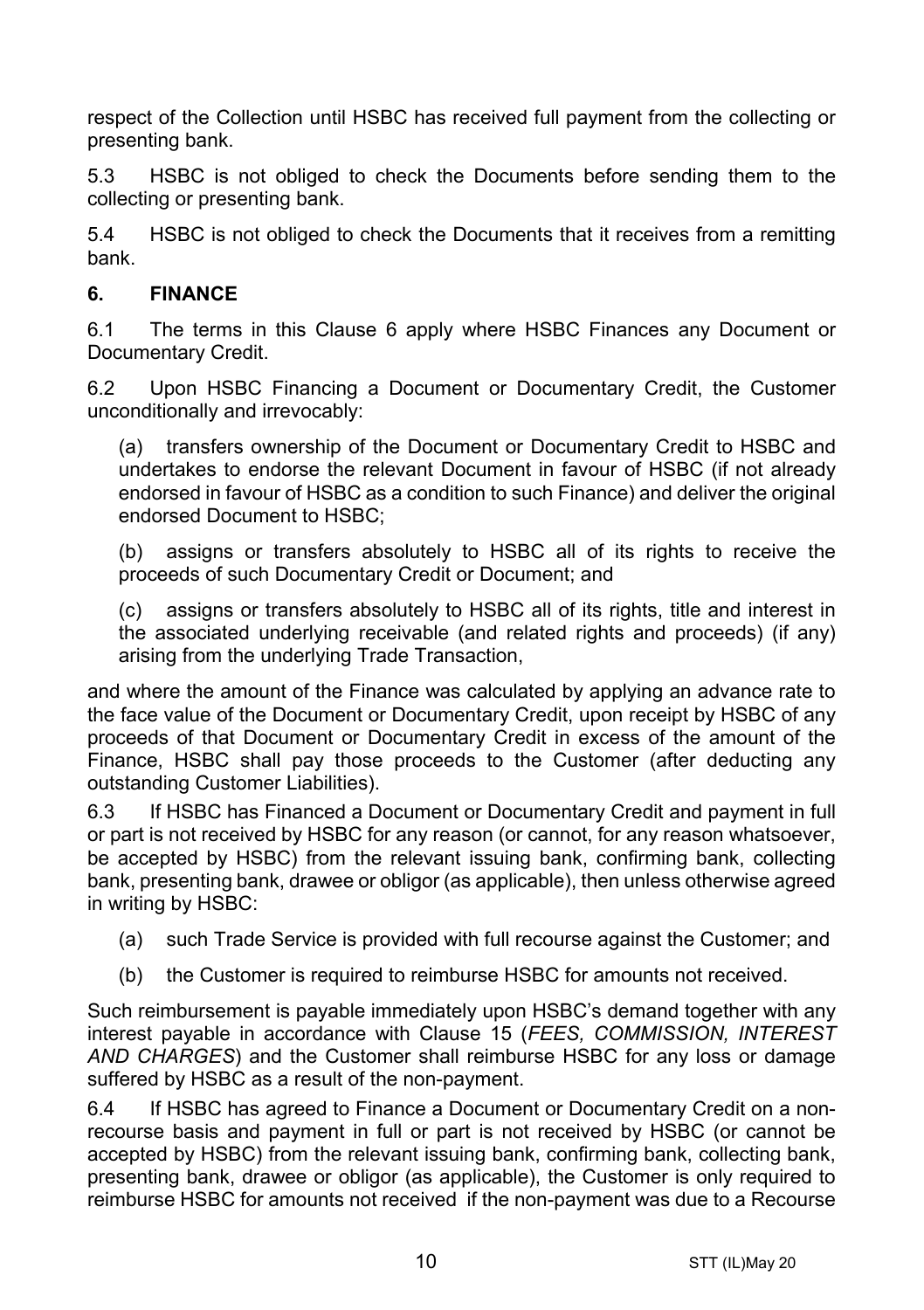Event. Such reimbursement is payable immediately upon HSBC's demand together with any interest payable in accordance with Clause 15 (*FEES, COMMISSION, INTEREST AND CHARGES*) and the Customer shall reimburse HSBC for any loss or damage suffered by HSBC as a result of the non-payment.

6.5 Where HSBC has Financed a Document or Documentary Credit, HSBC may at its discretion:

(a) take conditional acceptances and/or acceptances for honour and/or to extend the due date for payment in relation to any such Document or Documentary Credit;

(b) accept payment from any drawee or acceptor before maturity under rebate or discount;

(c) accept part payment before maturity and deliver a proportionate part of the Goods to any drawee or acceptor of such Document or Documentary Credit or the consignee of the related Goods;

(d) at the request of any drawee, delay presentation of such Document or Documentary Credit for payment or acceptance without affecting the liability of the Customer to HSBC in respect of such Document or Documentary Credit;

(e) give an indemnity against any loss arising from any discrepancies in order to obtain acceptance or payment of a Document and the Customer confirms that its reimbursement obligations and the indemnity set out in Clause 9 (*REIMBURSEMENT AND INDEMNITY*) shall apply to any such indemnity; and

(f) institute proceedings and take steps for the recovery from the acceptors or endorsers of any such Document or Documentary Credit of any amount due in respect of such Document or Documentary Credit, despite HSBC having debited the bank account of the Customer with the amount of such Document or Documentary Credit.

## **7. TRADE FINANCE LOANS**

7.1 The terms in this Clause 7 apply to any Trade Finance Loans which HSBC may provide to the Customer from time to time.

7.2 Subject to the terms of any applicable Facility Agreement which may apply, any Trade Finance Loan which HSBC provides to the Customer shall be on an uncommitted basis and HSBC may terminate or cancel such Trade Finance Loan at any time without providing reasons to the Customer.

7.3 Interest shall accrue on the Trade Finance Loan and shall be payable in accordance with Clause 15 (*FEES, COMMISSION, INTEREST AND CHARGES*).

7.4 The Customer shall repay each Trade Finance Loan together with accrued interest and any outstanding fees, commissions, charges and expenses incurred by HSBC on demand unless HSBC agrees otherwise in writing. In any event the Customer shall repay a Trade Finance Loan no later than:

(a) its maturity date;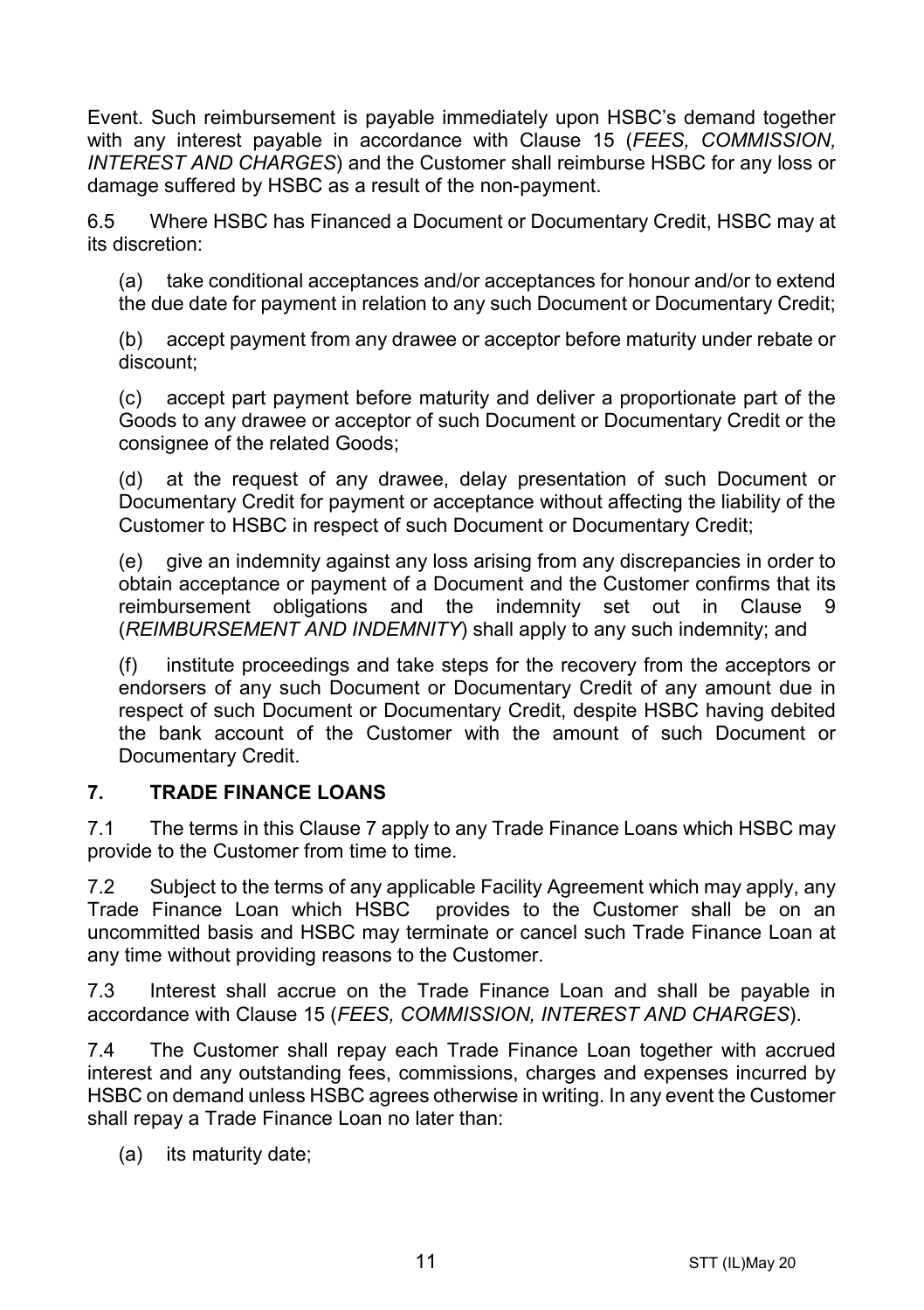(b) if it is for financing goods or services, the date on which the Customer receives the proceeds of sale of those goods or services (in full or part); and/or

(c) if it is for the financing of a debt owed to the Customer, the date on which the Customer receives payment of the debt (in full or part),

and, upon the request of HSBC, the Customer will arrange for all monies payable to the Customer under or in connection with the relevant Trade Transaction to be paid directly to a bank account as specified by HSBC to be used towards the repayment of that Trade Finance Loan and any other outstanding Customer Liabilities.

7.5 If a Trade Finance Loan is due for repayment on a day when the Customer is entitled to make a drawing under another Trade Finance Loan, HSBC may require:

(a) the amount of the Trade Finance Loan that is to be repaid to be deducted from the amount of the drawing to be made; and

(b) only the difference in amounts (if any) to be paid to the Customer.

7.6 Where the Customer requests a Trade Finance Loan and it is to be backed by a Documentary Credit or a confirmed purchase order, pro-forma invoice or such other supporting document specified in the Application, the Customer shall, at or before the time when the Customer submits the Application for that Trade Finance Loan, lodge with HSBC the original Documentary Credit (including all amendments (if any)) or a copy of the confirmed purchase order, pro-forma invoice or other such supporting document referred to in the Application (as applicable), in each case in the format required by HSBC (the **Supporting Document**).

7.7 Where HSBC provides to the Customer a Trade Finance Loan backed by a Supporting Document, the Customer shall:

(a) only use the proceeds of that Trade Finance Loan for the purpose of purchasing, producing, processing, manufacturing, storing, insuring and/or preparing for the sale or shipment of the Goods referred to in the Supporting Document;

(b) not accept any amendment to or cancellation of the Supporting Document without HSBC's prior written consent;

(c) promptly notify HSBC if the value of the relevant Goods or the proceeds due under the Supporting Document at any time falls below the amount of the Trade Finance Loan;

(d) promptly notify HSBC if the relevant Goods are not shipped in accordance with the terms of the Supporting Document;

(e) where the Supporting Document is a Documentary Credit, present all Documents to HSBC in strict compliance with the terms and conditions of the Documentary Credit before the expiry of the time limit(s) prescribed in the Documentary Credit; and

(f) where the Supporting Document is not a Documentary Credit, promptly following shipment of the relevant Goods, provide HSBC with the invoice and other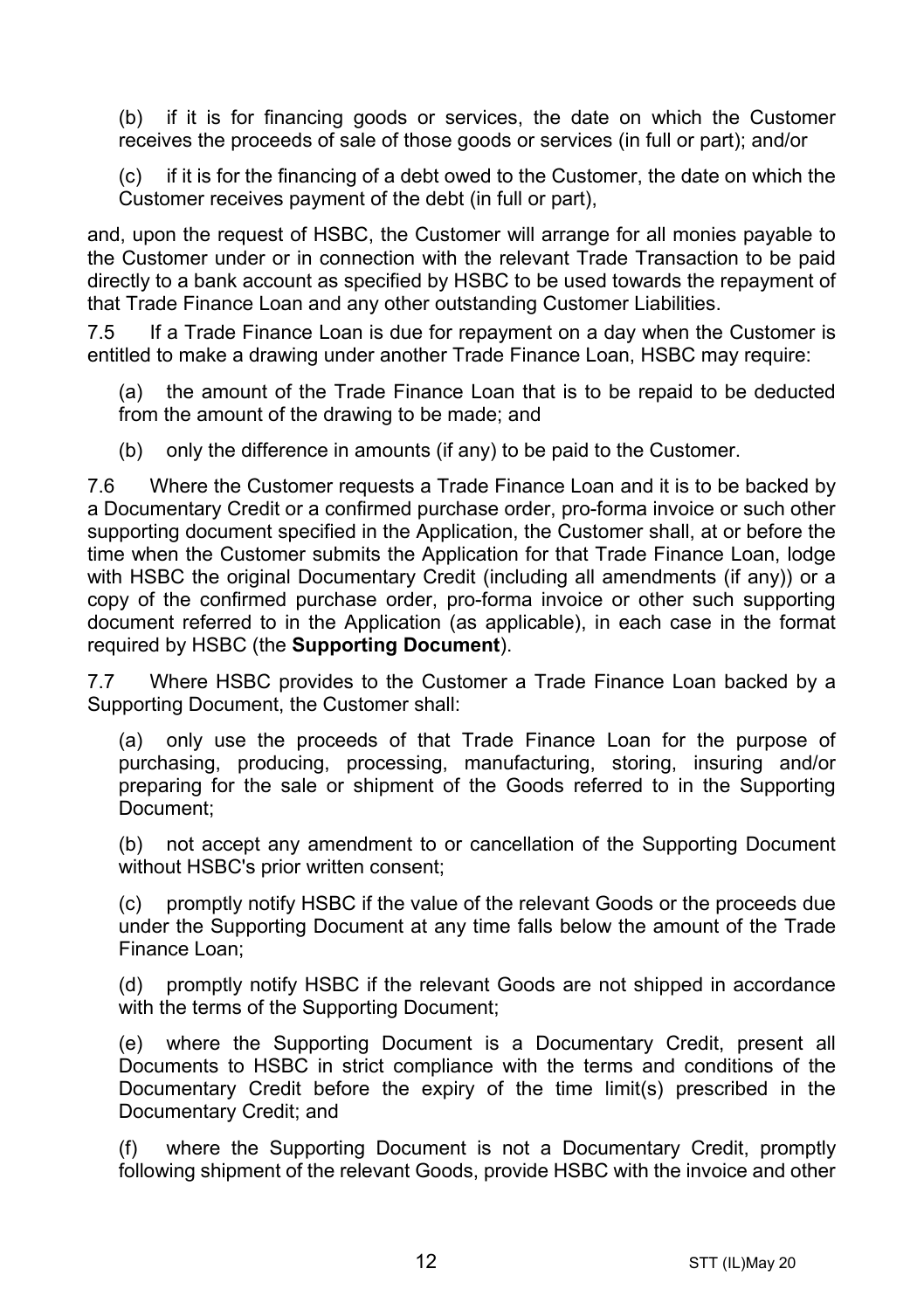documents evidencing that the relevant Goods have been supplied to the relevant buyer in accordance with the terms and conditions of the relevant sales contract.

7.8 Where HSBC provides to the Customer a Trade Finance Loan backed by a Documentary Credit and HSBC presents the required Documents to the issuing bank for payment or approval and/or HSBC Finances that Documentary Credit or any Document presented under that Documentary Credit, HSBC is authorised to apply the proceeds of the Documentary Credit or the amount of the Finance towards the repayment of that Trade Finance Loan and any other outstanding Customer Liabilities (including accrued interest).

#### **8. APPLICATIONS FOR RELEASE OF GOODS, SHIPPING GUARANTEES AND LETTERS OF INDEMNITY**

8.1 The terms in this Clause 8 apply to any Application for the release of Goods, shipping quarantee or letter of indemnity.

8.2 If the Customer requests HSBC to sign or countersign any letter of indemnity or shipping guarantee or (as the case may be) sign, endorse or release any air waybill, bill of lading, parcel post receipt or delivery order (collectively, the **Transport Documents**) to facilitate the release of Goods:

(a) HSBC is authorised (but not obliged):

(i) to honour any Claim (including the acceptance of any Document presented) made under any Documentary Credit, Collection or Document relating to any released Goods and to pay the invoiced amount of the Goods or the value of the Goods (whichever is higher) without examining any of the presented Documents and whether or not aware of any discrepancies; and

(ii) to utilise any Transport Documents in HSBC's possession for the redemption of any letter of indemnity or shipping guarantee; and

(b) the Customer shall promptly accept any Document presented for the payment of the relevant Goods (whether discrepant or not) and shall indemnify HSBC and each other Indemnified Party in accordance with Clause 9.2 (*REIMBURSEMENT AND INDEMNITY*).

8.3 Goods and/or Documents are released to the Customer for the purpose of taking delivery of and selling the Goods.

8.4 HSBC may compromise, settle, pay or resist any Claim arising from or in connection with the issuance of any letter of indemnity or shipping guarantee or HSBC signing, endorsing or releasing any Transport Document in such manner as HSBC determines appropriate, without releasing the Customer's obligation and liability to reimburse and indemnify HSBC hereunder.

8.5 The Customer shall redeem and deliver each letter of indemnity or shipping guarantee (if any) to HSBC for cancellation immediately upon receipt of the relevant original Transport Documents.

8.6 The Customer agrees that its Customer Liabilities in respect of a letter of indemnity or shipping guarantee shall continue and shall not be reduced until such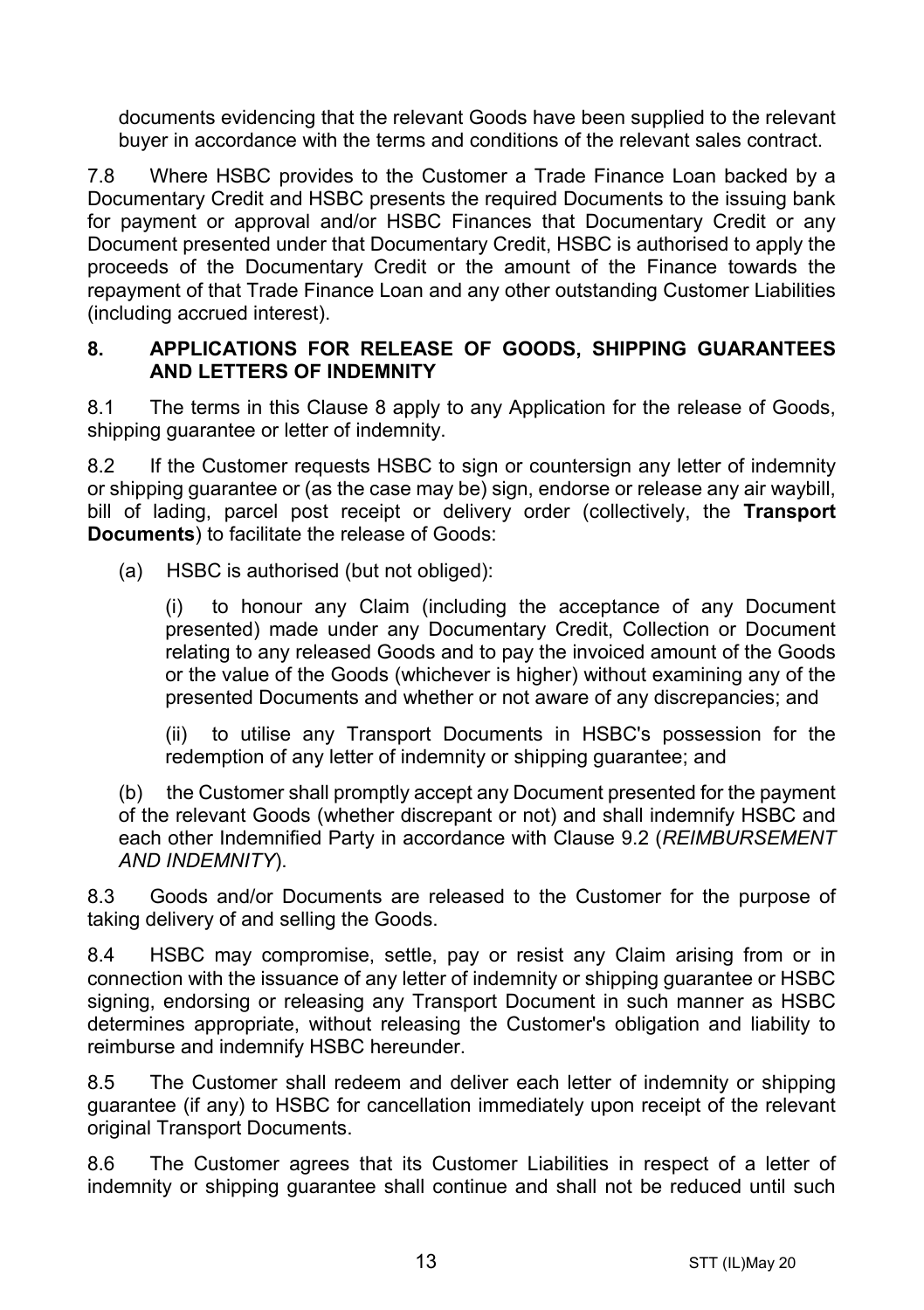letter of indemnity or shipping guarantee has been returned to HSBC and HSBC has been released from all its liabilities under such letter of indemnity or shipping guarantee.

# **SECTION 2 – REIMBURSEMENT, INDEMNITY AND OTHER RIGHTS**

# **9. REIMBURSEMENT AND INDEMNITY**

9.1 The Customer shall upon demand reimburse or pay to HSBC all sums paid (in whatever manner) or due to be paid by HSBC to any person in respect of any Trade Service and shall upon demand pay to HSBC all sums owing at any time by the Customer to HSBC including any principal, interest, commissions, fees, Increased Costs, taxes, customs duties and charges in respect of such Trade Services and any costs and expenses incurred by HSBC in connection with providing such Trade **Services** 

9.2 The Customer shall indemnify HSBC, each HSBC Group member, and their officers, employees and delegates (each, an **Indemnified Party**) on demand against all direct, indirect and consequential liabilities and losses, payments, damages, demands, claims, expenses and costs (including legal fees and fees, claims, demands and liabilities from a beneficiary or any other person on a full indemnity basis), proceedings, actions and other consequences (collectively, the **Losses**) which any Indemnified Party may suffer, sustain or incur under or in connection with any Trade Service and the enforcement of its rights under these Terms (except where any such Loss is caused by the Indemnified Party's fraud, gross negligence or wilful misconduct). The Customer shall on demand pay to the Indemnified Party the full amount of the Losses.

9.3 The Customer shall, upon request by any Indemnified Party, forthwith appear and defend at the Customer's own cost and expense any action which may be brought against such Indemnified Party in connection with any Trade Service and to provide such assistance as such Indemnified Party may reasonably require.

9.4 HSBC may, at any time and without notice, debit from any bank account which the Customer holds with any HSBC Group member, or deduct from any proceeds held or received by HSBC which are due to the Customer, any Customer Liabilities outstanding at that time (even if such debit or deduction would cause the relevant bank account to become overdrawn).

9.5 The indemnities contained in these Terms shall not be in any way discharged or diminished, nor shall the liability of the Customer be affected by reason of HSBC or any person from time to time, varying, realising or releasing any of the same, or granting any time, indulgence or concession or compounding with any person, or concurring in accepting or varying any compromise, arrangement or settlement, or omitting to claim or enforce payment, or determining, varying, reducing or extending the terms of any Trade Service, or by anything done or omitted which, but for this provision, might operate to discharge or otherwise exonerate the Customer.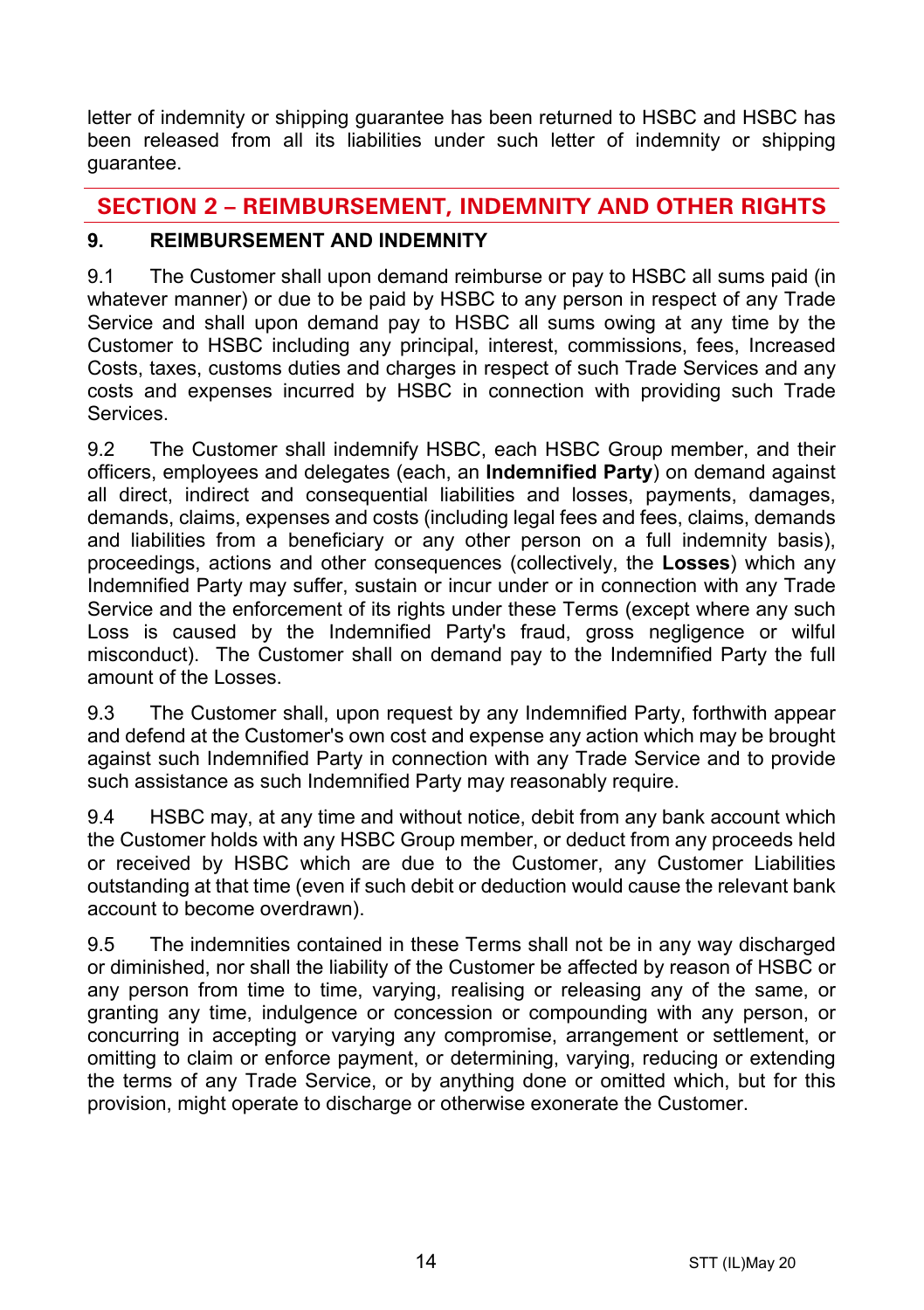# **10. CASH COLLATERAL**

10.1 The Customer shall upon demand pay to such bank account as HSBC may direct cash cover in an amount sufficient to cover the Customer Liabilities or such lesser amount if agreed by HSBC (such amount paid, being **Cash Collateral**).

10.2 If required by HSBC, the Customer will grant to HSBC, in form and substance satisfactory to HSBC, a security interest which is customary in the Governing Jurisdiction in respect of the bank account and such Cash Collateral, and the Customer shall undertake any filing, registration, recording or enrolment of such security interest for it to be perfected and enforceable against the Customer and shall pay any related fees.

10.3 HSBC may, at any time without notice or demand, apply (whether by way of set-off, transfer or otherwise) any or all Cash Collateral towards the payment of any Claim, the repayment of any Trade Finance Loan and/or the satisfaction of any or all other Customer Liabilities.

10.4 Unless HSBC otherwise agrees:

(a) Cash Collateral shall not constitute a debt owed by HSBC to the Customer or any other person and shall not be repayable or refundable (in whole or in part) by HSBC to the Customer or any other person, in each case, until and unless HSBC is satisfied that all the Customer Liabilities have been unconditionally and irrevocably paid and discharged in full; and

(b) no interest shall accrue on Cash Collateral.

10.5 The Customer shall not create or permit to subsist any mortgage, charge, pledge, lien or other security interest or encumbrance over the Cash Collateral, or any bank account in which such Cash Collateral is held (except for any security in favour of HSBC) or assign, transfer or otherwise deal with the same.

## **11. PLEDGE**

11.1 The Customer will pay to HSBC on demand all Customer Liabilities.

11.2 The Customer hereby, to the extent permissible, pledges to HSBC as a continuing security for the Customer Liabilities all Documents and Goods which are at any time in actual or constructive possession or control of HSBC or held on trust for, or to the order of, HSBC whether for custody, collection, security, the making of a Claim or any other reason and whether or not in the ordinary course of banking business and whether in the Governing Jurisdiction or elsewhere.

11.3 To the extent required by HSBC, the Customer shall do all acts (including entering into such further documents) to create, evidence and give the full effect of a pledge over the Documents and Goods as security for the Customer Liabilities.

11.4 If, in the Governing Jurisdiction a pledge (or its equivalent) is required to be registered, filed or otherwise publicly recorded for it to be enforceable, upon request of HSBC the Customer shall take all reasonable action to so register, file and/or record such pledge (including making payment of any related fees).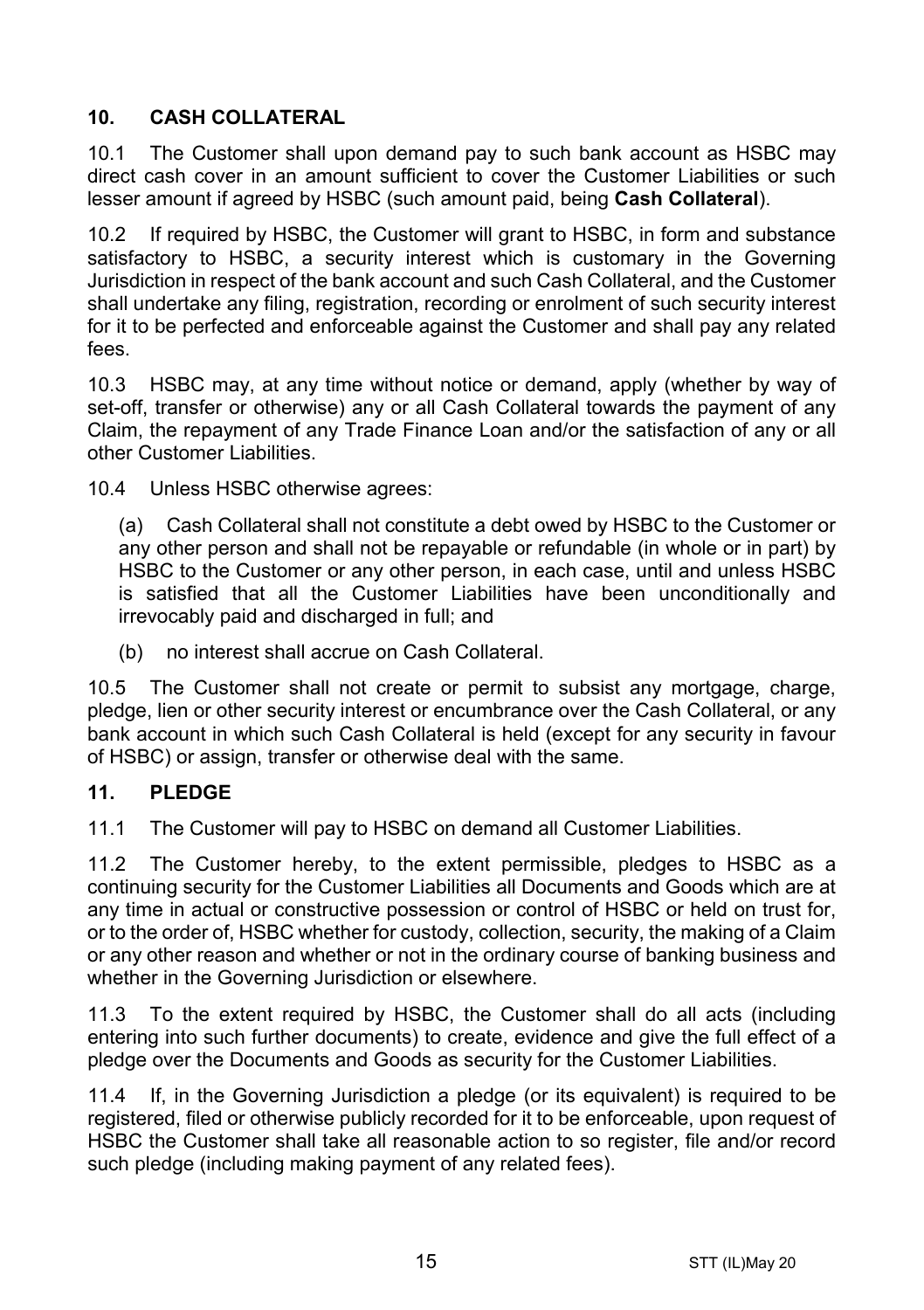11.5 Any restriction on the right of consolidating securities shall not apply to the pledge under this Clause 11.

11.6 The risk in any Documents and Goods pledged shall remain with the Customer and neither HSBC nor any other HSBC Group member shall be responsible for any loss or damage or depreciation in value of any Documents or Goods held by HSBC as security.

11.7 If:

(a) the Customer fails to pay any Customer Liabilities when due or demanded;

(b) the Customer does not comply with any other provision of these Terms;

(c) any representation made by the Customer under these Terms is or proves to have been incorrect when made or deemed to have been made;

(d) the Customer is unable or admits inability to pay its debts as they fall due or the Customer is or is deemed to be insolvent or bankrupt under the laws of its jurisdiction of establishment and/or incorporation (as applicable); or

(e) the Customer enters into or becomes subject to a reorganisation, a composition or other arrangement with one or more creditors, a winding-up, or any other form of bankruptcy or insolvency process or proceeding,

HSBC may enforce its pledge and may, without demand, notice, legal process or any other action with respect to the Customer or any other person, realise, sell, negotiate or otherwise dispose of all or some of the Documents and the Goods at any time and in any way which it deems expedient free from any restrictions and claims and HSBC shall not be liable for any loss arising out of such realisation, sale, negotiation or disposal.

11.8 All monies received, recovered or otherwise realised by HSBC following the enforcement of the pledge may be credited to a separate interest-bearing suspense account for so long as HSBC determines in order to preserve HSBC's rights towards discharge of the whole of the Customer Liabilities.

## **12. TRUST RECEIPTS**

12.1 Whilst any Customer Liabilities remain outstanding in respect of any Trade Service provided in relation to any Documents or Goods, if any such Documents or Goods are held by or released to the Customer or to its order, the Customer:

(a) will hold such Documents and Goods (and the proceeds of sale and/or any insurance) on trust for HSBC (or, if a trust is not recognised and enforceable, hold to the order of HSBC) exclusively for the purpose agreed between HSBC and the Customer from time to time in respect of the Trade Service being provided;

(b) will keep such sale and/or insurance proceeds, and store such Goods, separate from any other property of the Customer and capable of being identified;

(c) confirms that such Documents and Goods will continue to be subject to the pledge in Clause 11 (*PLEDGE*) but at the risk of the Customer;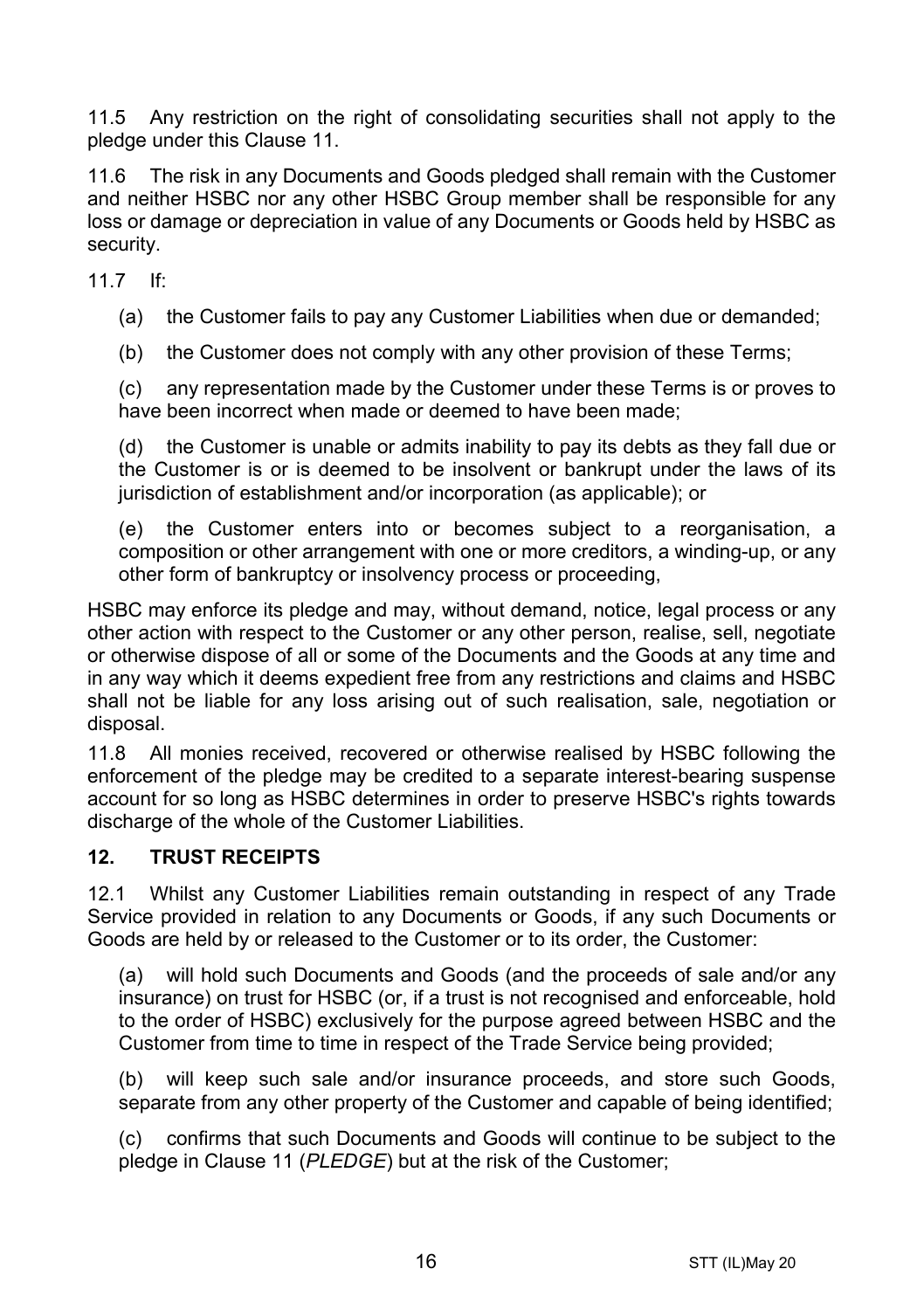(d) will, at the request of HSBC, execute and deliver to HSBC trust receipts in form and substance satisfactory to HSBC together with any other documentation HSBC may require:

(e) will comply promptly and fully with any instructions or request which HSBC may give to the Customer in relation to such Documents and Goods;

(f) will, upon receipt, promptly pay to HSBC the proceeds of sale and/or insurance of the Goods; and

(g) acknowledges that HSBC may at any time take possession and dispose of the Goods, Documents and/or sale and/or insurance proceeds of the Goods.

# **13. SET-OFF**

13.1 HSBC may, at any time and without notice, combine or consolidate all the bank accounts of the Customer held with HSBC and/or set-off any Customer Liabilities against any obligation owed by HSBC to the Customer (including in respect of any Cash Collateral, or proceeds received or held by HSBC), regardless of the place of payment, booking branch or currency of either obligation.

13.2 To effect any set-off HSBC may convert to a currency any amount which is in a different currency at the relevant Exchange Rate.

13.3 If any Customer Liabilities are unliquidated or unascertained, HSBC may apply or set off an amount estimated by it in good faith to be the amount of that liability.

## **14. SUPPLEMENTARY RIGHTS**

14.1 HSBC's rights under these Terms are to be in addition to and are not to be in any way prejudiced or affected by any one or more other indemnities, guarantees, securities or other obligations which HSBC may now or subsequently hold whether from the Customer or any other person.

14.2 HSBC may enforce its rights under these Terms or in respect of any other indemnities, guarantees, securities or other obligations which HSBC may now or subsequently hold whether from the Customer or any other person in any order it chooses and the Customer waives any rights it may have which provide otherwise.

# **SECTION 3 – FEES AND PAYMENTS**

## **15. FEES, COMMISSION, INTEREST AND CHARGES**

15.1 Unless otherwise agreed in writing with the Customer:

(a) fees and other charges (other than interest and commission) shall be payable by the Customer to HSBC in respect of each Trade Service at the rates, in the amounts, and at the times agreed in the relevant Application, Facility Agreement or Tariff Book or as otherwise in accordance with HSBC's standard practices;

(b) interest shall be payable by the Customer to HSBC upon demand in respect of any Trade Finance Loan or Finance, shall accrue on the amount of such Trade Finance Loan or Finance for the period from the date HSBC provides such Trade Finance Loan or Finance to the date such Trade Finance Loan or Finance is repaid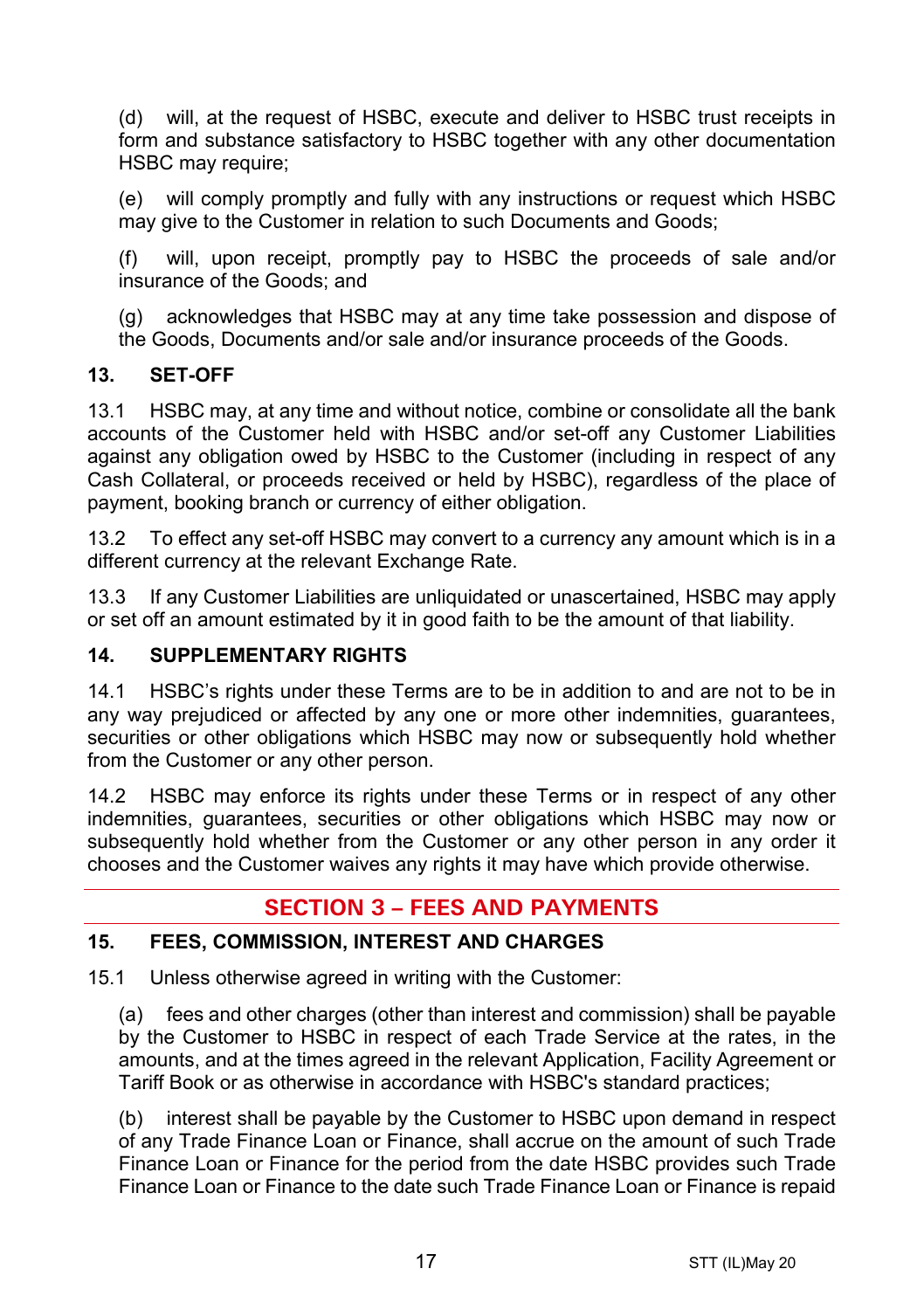or settled in full, and shall be calculated by reference to the rates agreed in the relevant Application, Facility Agreement or Tariff Book or as otherwise in accordance with HSBC's standard practices;

(c) interest shall be payable by the Customer to HSBC upon demand in respect of any Claim paid by HSBC, shall accrue on the amount of the Claim for the period from the date HSBC pays such Claim to the date the Customer Liabilities resulting from such Claim are reimbursed in full, and shall be calculated by reference to the rates agreed in the relevant Application, Facility Agreement or Tariff Book or as otherwise in accordance with HSBC's standard practices; and

(d) commission shall be payable by the Customer to HSBC upon demand in respect of any Documentary Credit or Instrument and shall be calculated by reference to the face value of such Documentary Credit or Instrument and the rates agreed in the relevant Application, Facility Agreement or Tariff Book or as otherwise in accordance with HSBC's standard practices.

15.2 Any fee, interest or commission accruing in respect of a Trade Service will accrue from day to day and is calculated on the basis of the actual number of days elapsed and a year of 365 days or, in any case where the market practice in the relevant Governing Jurisdiction differs, in accordance with that market practice.

15.3 Any fee, commission, interest or charge payable by the Customer to HSBC is non-refundable.

15.4 If the Customer fails to pay any amount payable by it under these Terms on its due date, default interest shall accrue on the overdue amount from the due date up to the date of actual payment (both before and after judgment) at the rate agreed in the relevant Application, Facility Agreement or Tariff Book or as otherwise in accordance with HSBC's standard practices.

## **16. PAYMENTS**

16.1 Payments by the Customer shall be made to HSBC in immediately available, freely transferable, cleared funds and as specified by HSBC, without any set-off, counterclaim, withholding or conditions of any kind unless compelled by law.

16.2 All amounts paid or payable to HSBC in respect of any Trade Service are expressed on a Tax-exclusive basis. The Customer must pay any relevant Tax (as necessary) on any amount that the Customer is required to pay HSBC.

16.3 If any deduction or withholding is required by law (including on account of any Tax), the Customer must:

(a) increase the sum payable so that, after making the minimum deduction or withholding required, HSBC will receive and be entitled to retain a net sum at least equal to the sum that HSBC would have received had that deduction or withholding not been made; and

(b) within 30 days of such payment, forward to HSBC the confirmation in writing from the relevant tax authority evidencing receipt by the relevant tax authority of that deduction or withholding.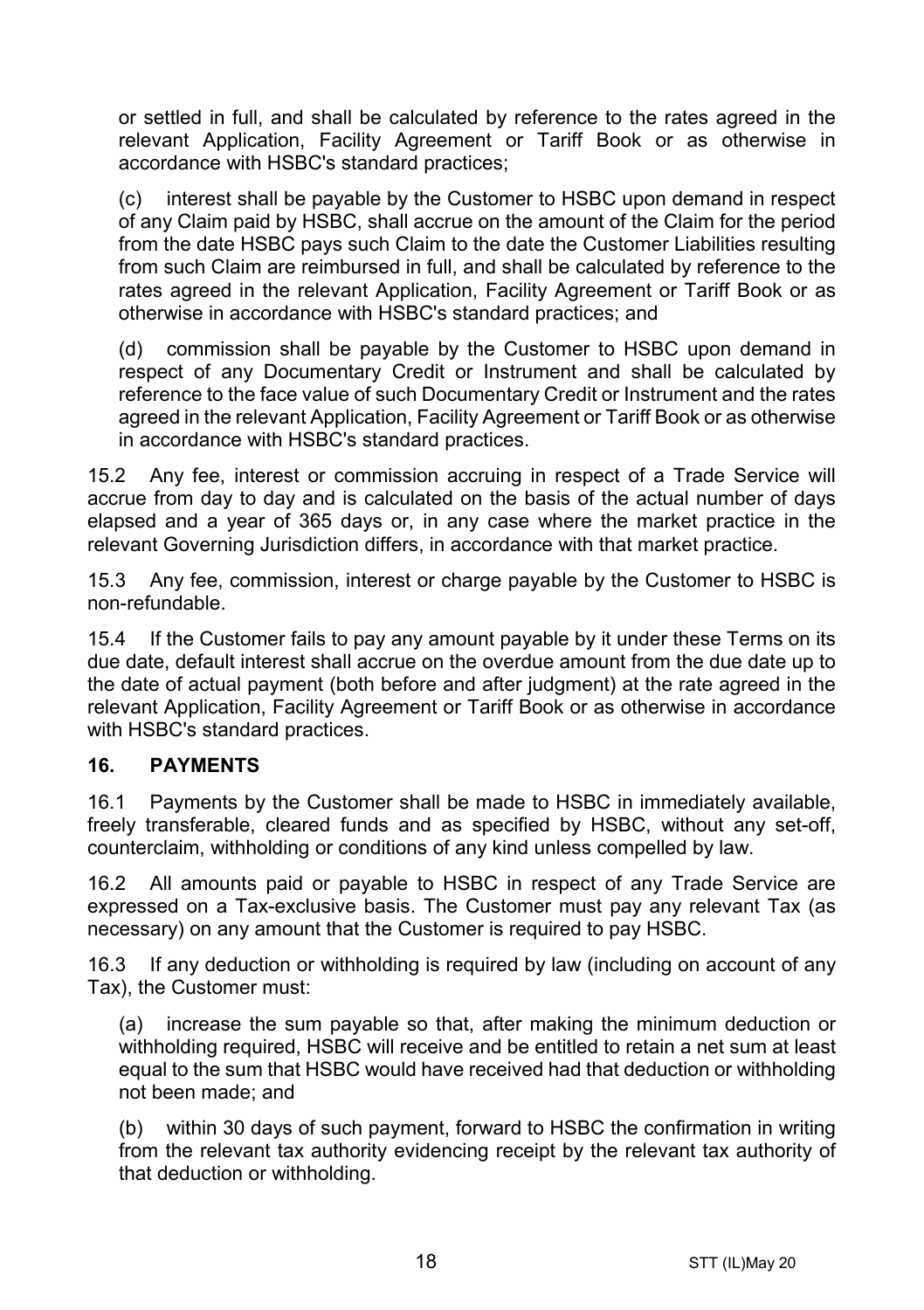16.4 Unless HSBC agrees otherwise, each payment by the Customer to HSBC shall be made in the currency of the relevant Customer Liability for which that payment is being made and the Customer waives any right it may have in any jurisdiction to pay such payment in another currency. If HSBC receives a payment from the Customer or any other person in a currency which is not the currency in which that payment was due or if any Cash Collateral needs to be converted into another currency so that HSBC may apply it to satisfy any outstanding Customer Liabilities in another currency, HSBC shall undertake that conversion using the relevant Exchange Rate (or, if applicable, pursuant to the terms of any hedging agreement that the Customer and HSBC may have entered into for these purposes). Where HSBC undertakes any currency conversion permitted by these Terms, the Customer shall indemnify HSBC for any cost, loss or liability incurred by HSBC in undertaking the conversion.

16.5 If any payment due from the Customer, or any order, judgment or award given or made in relation to any payment due from the Customer, has to be converted into another currency for the purpose of making or filing a claim or proof against the Customer or any other person, or obtaining or enforcing an order, judgment or award, the Customer shall indemnify HSBC against any cost, loss or liability arising out of or as a result of the conversion.

16.6 Any notice from, or determination by, HSBC of a rate or amount under these Terms, a Trade Service or any document referred to in these Terms shall (unless it contains an obvious error) be conclusive evidence of that rate or amount. In any legal proceedings connected with these Terms and/or a Trade Service, the account entries of HSBC are prima facie evidence of the matters to which they relate.

16.7 Any moneys paid to HSBC in respect of the Customer Liabilities may be applied in or towards satisfaction of the same or credited to a separate suspense account for so long as HSBC determines in order to preserve HSBC's rights towards discharge of the whole of the Customer Liabilities.

16.8 Moneys received by HSBC shall be applied by it (unless otherwise mandatorily required by law):

(a) first, in discharging all costs, fees and expenses (including legal fees) owing by the Customer to HSBC;

(b) second, in or towards the discharge of any interest or other amounts (not being principal) owing to HSBC; and

(c) thirdly in or towards the discharge of any principal owing by the Customer to HSBC.

16.9 If any moneys paid to HSBC in respect of the Customer Liabilities are required to be repaid by virtue of any law relating to insolvency, bankruptcy or liquidation or for any other reason, HSBC may enforce these Terms and the relevant Trade Service as if such moneys had not been paid.

16.10 Any sums that would fall due on a day other than a Business Day will be due on the next Business Day. In such event, interest and commission calculations will be adiusted accordingly.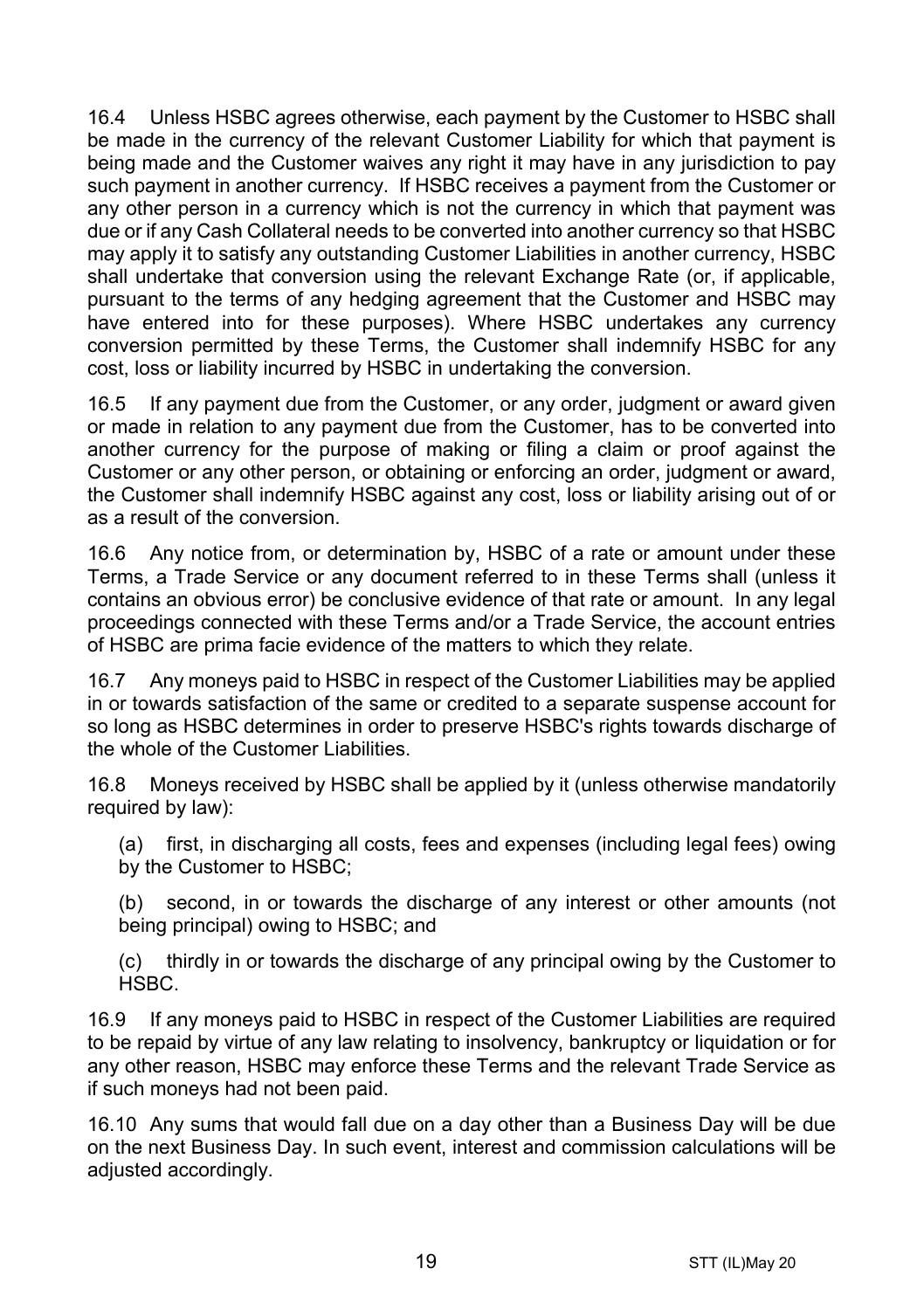16.11 If any amount to be paid by the Customer to HSBC in connection with a Trade Service is calculated by reference to a published benchmark interest rate (such as a central bank reference rate) and that rate is less than zero per cent at the time of calculation, such rate shall be deemed to be zero per cent.

# **SECTION 4 – REPRESENTATIONS, UNDERTAKINGS AND SANCTIONS**

## **17. REPRESENTATIONS AND WARRANTIES**

17.1 In addition to other representations and warranties made by the Customer to HSBC, the Customer represents and warrants to HSBC that:

(a) it is duly established and/or incorporated under the laws of its jurisdiction of establishment and/or incorporation (as applicable), is validly existing and has full power to carry on its business as now being conducted, to own its assets and to enter into and perform its obligations under these Terms, and shall promptly notify HSBC of any change to its constitution or existence;

(b) the obligations expressed to be assumed by it in these Terms and in each Trade Transaction which it may enter into from time to time are legal, valid, binding and enforceable obligations;

(c) all authorisations, consents, approvals, resolutions, licences, exemptions, filings, notarisations or registrations required or desirable to enable it lawfully to enter into, exercise its rights and comply with its obligations under these Terms and each Trade Transaction have been obtained or effected and are in full force and effect;

(d) these Terms and each Trade Transaction which it may from time to time enter into do not and will not conflict with its constitutional documents or any agreement or instrument binding upon it or any of its assets or constitute a default or termination event (however described) under any such agreement or instrument;

(e) each Trade Service requested by or for the Customer relates to a genuine Trade Transaction as described in the documents pertaining to such Trade Transaction and all documents and information (including in any Application) provided by the Customer to HSBC in relation to each Trade Service or these Terms is/are complete, accurate, genuine and valid;

(f) it has not taken any corporate action, or any other steps and no legal proceedings have been commenced for its liquidation, judicial management, receivership, or any similar or analogous proceedings or for the appointment of a receiver and manager, judicial manager, liquidator or similar officer of it or of all or any material part of its assets or revenues;

(g) any Documents, Goods or proceeds of sale in which HSBC has or is purported to have an interest are free from any security interest(s) and encumbrance(s) (other than in favour of HSBC) and the Customer is the sole and beneficial owner of any such Documents, Goods or proceeds of sale;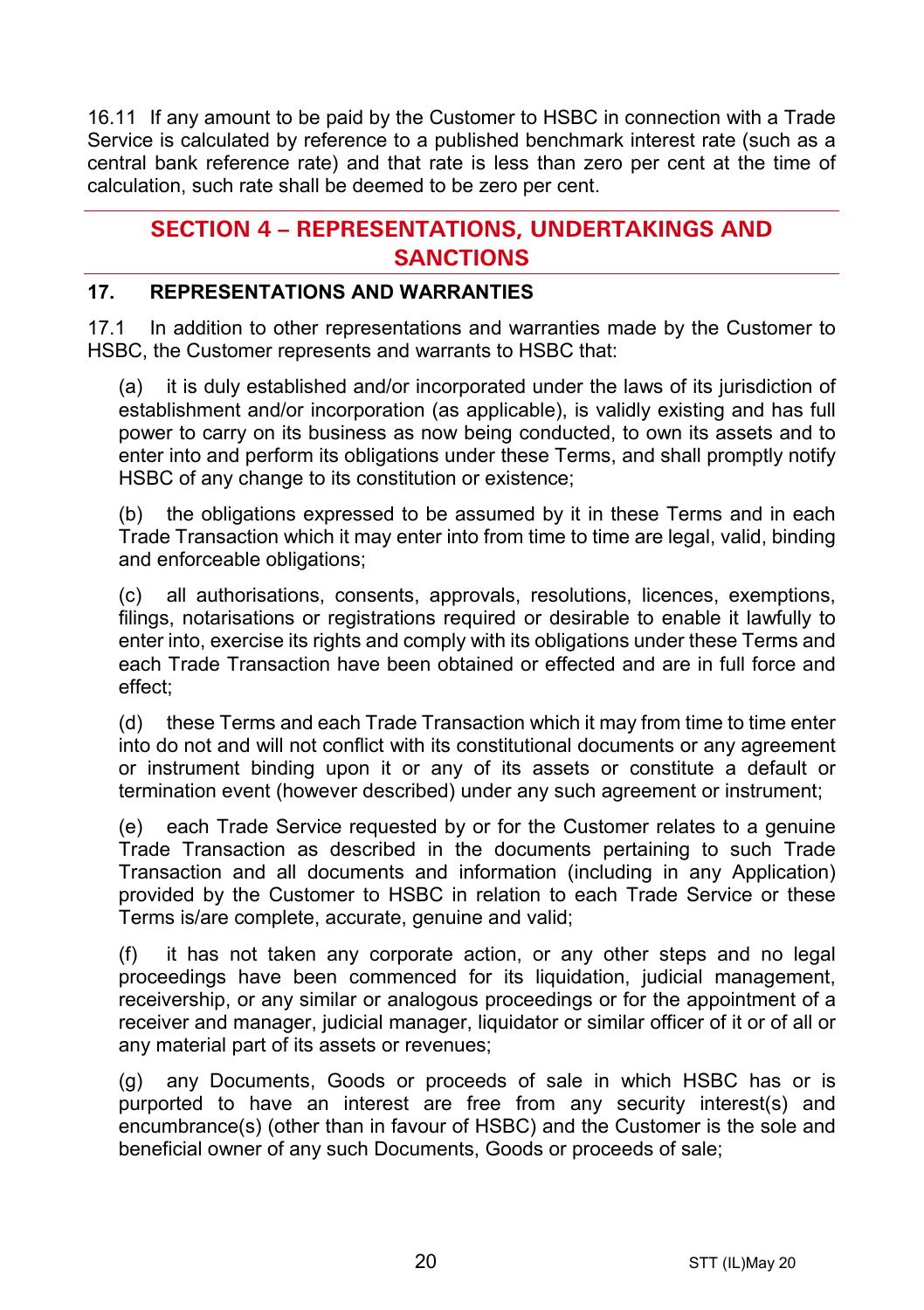(h) as at the date HSBC provides Finance to the Customer in respect of a Document or Documentary Credit, it is not aware of any dispute (actual, pending or threatened) in respect of that Document or Documentary Credit or the relevant Trade Transaction; and

(i) as at the date HSBC provides Finance to the Customer in respect of a Document or Documentary Credit or provides a Trade Finance Loan to the Customer, it has not received any financing in respect of that Document, Documentary Credit or the relevant Trade Transaction from any person other than HSBC.

17.2 All representations and warranties in these Terms are deemed to be made on each day (a) an Application is made and is being processed, (b) any Trade Service is outstanding and (c) any Customer Liabilities remain outstanding.

17.3 The Customer acknowledges that HSBC will rely on any representations and warranties made by the Customer including when HSBC assesses whether or not to provide a Trade Service to the Customer.

17.4 The Customer shall promptly notify HSBC on becoming aware of any representation or warranty becoming untrue, or the Customer being unable to make any representation or warranty when repeated.

#### **18. UNDERTAKINGS**

#### **General Undertakings**

18.1 The Customer shall at the request of HSBC:

(a) provide HSBC with such information concerning a Trade Transaction (including copies of sale contracts, purchase order and invoices), Documents and Goods and any proposed sale of Goods as HSBC may require and promptly notify HSBC if any Trade Transaction is cancelled or terminated for any reason or if any material dispute arises in respect of a Trade Transaction;

(b) provide HSBC with such information regarding the financial condition, assets and operations of the Customer and its affiliates as HSBC may reasonably require;

(c) provide HSBC with any information required by HSBC to satisfy its "*know your customer*" or similar identification procedures;

(d) keep HSBC informed of the whereabouts of the Goods and of any change in the condition, quality or quantity of the Goods;

(e) co-operate fully with HSBC and render to HSBC all assistance it requires in the collection and enforcement of any payments under or in connection with any Trade Service whether by legal proceedings or otherwise; and

(f) promptly do all such acts or execute all such documents at its own cost as HSBC may specify:

(i) for the purpose of the creation, perfection, protection or maintenance of any interest conferred or intended to be conferred on HSBC by, pursuant to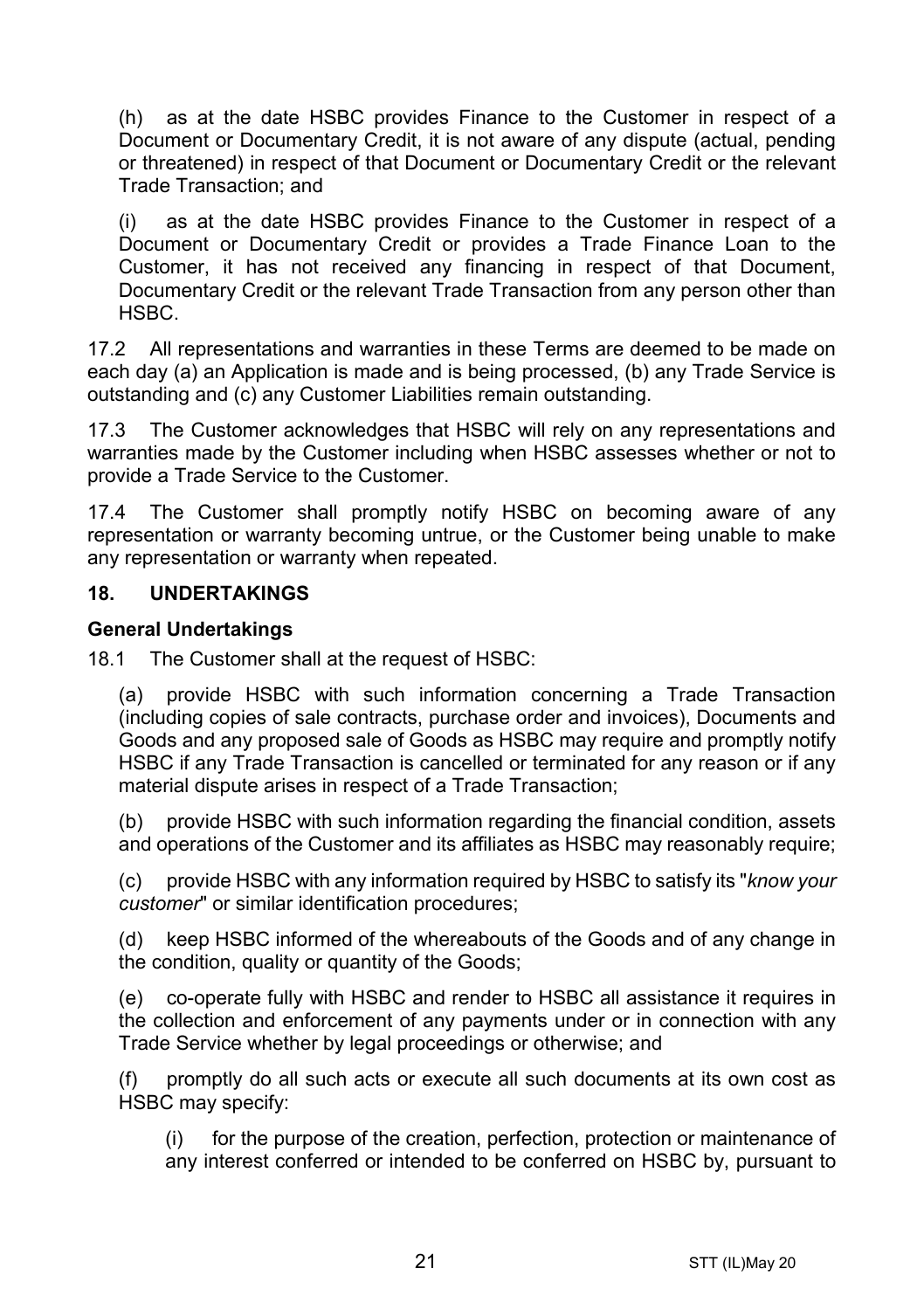or in connection with these Terms (including in respect of any Cash Collateral, Documents, Goods or sale proceeds);

(ii) for the exercise of any rights, powers and remedies of HSBC provided by, pursuant to or in connection with these Terms or by law; and

(iii) to facilitate the realisation by HSBC of any Documents or Goods in which HSBC is, or is intended to be, interested.

#### **Trade Service Undertakings**

18.2 The Customer shall, to the extent applicable to a Trade Service and/or where HSBC has or is purported to have an interest in the relevant Documentary Credit, Documents, Goods or proceeds of sale referred to:

(a) ensure that the Documentary Credit, Documents, Goods or proceeds of sale (as applicable) are free from any mortgage, charge, pledge, lien or other security interest, encumbrance or claim except for any trust, pledge or other form of security in favour of HSBC or which has been expressly permitted by HSBC;

(b) for so long as the Customer has title to the Goods or if as a condition to the Trade Service the Customer is required to procure the insurance of the Goods:

(i) insure the Goods for such value against such insurable risks as is stipulated in the relevant condition or, in the absence of any such condition, as is customary for those Goods;

(ii) promptly following (and in any event within ten days of) the date of the Application for the relevant Trade Service, provide to HSBC copies of the relevant insurance policies; and

(iii) promptly notify HSBC of any claims made on the relevant insurance policies and direct the insurer to pay to HSBC all insurance proceeds in respect of the Goods;

(c) if so requested by HSBC:

(i) promptly arrange for HSBC's interest in the Goods to be endorsed on any relevant insurance policy; and

(ii) promptly submit claims in respect of the Goods to relevant insurer;

(d) promptly pay to HSBC all insurance proceeds received by it in respect of the Goods and, pending payment, hold such proceeds on trust for HSBC (or, if a trust is not recognised and enforceable, hold to the order of HSBC);

(e) promptly endorse all Documents in favour of HSBC, deposit all Documents with HSBC or to its order and note in its records the interest of HSBC in all Documents and the Goods;

(f) promptly pay all freight, warehouse, dock, transit and other charges, rent and all other costs of and in connection with the Documents and/or Goods;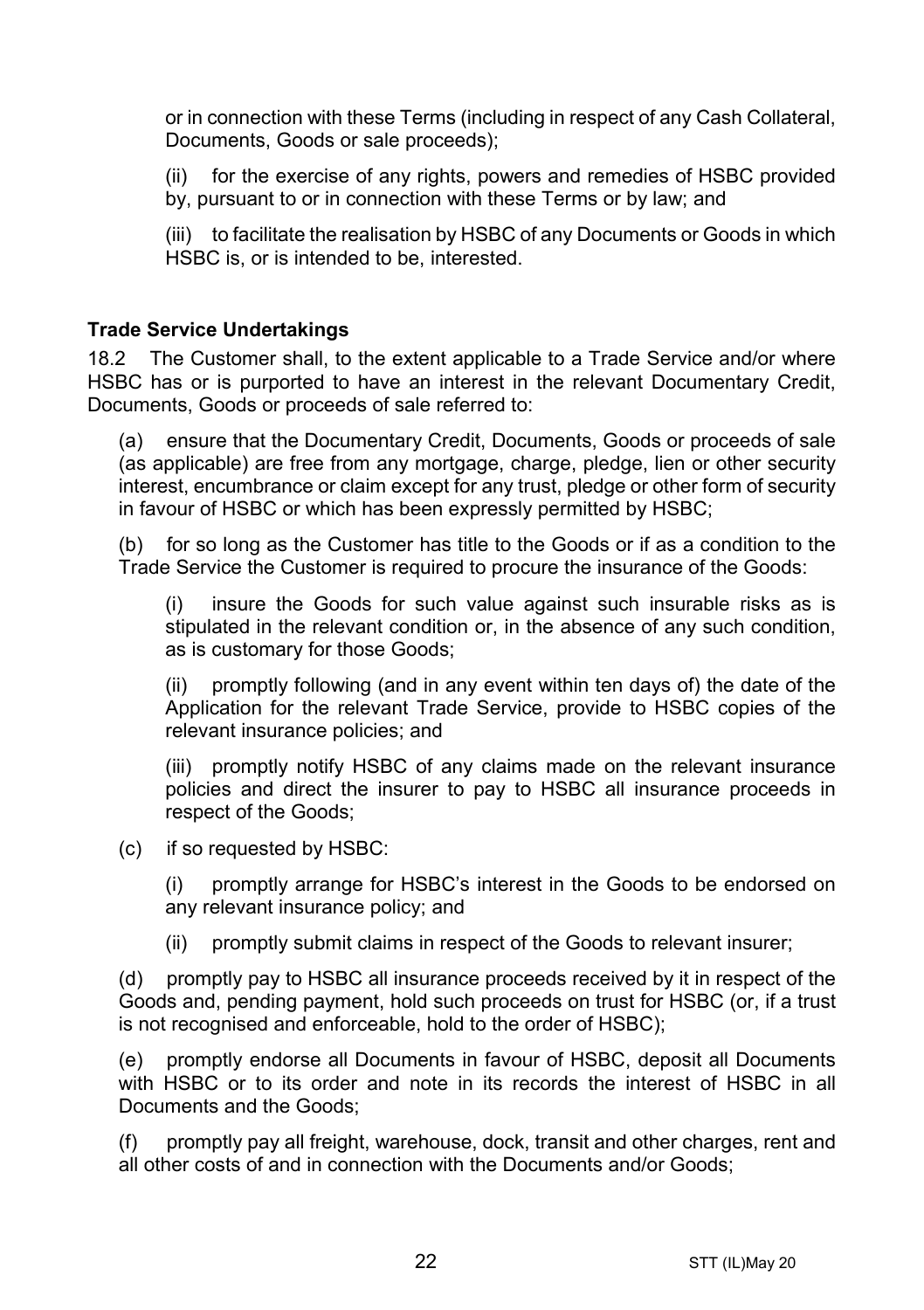(g) not permit the Goods to be processed or altered without the prior written consent of HSBC;

(h) not take any action, which might prejudice the value of the Goods or the effectiveness of any pledge or trust under these Terms;

(i) promptly inform HSBC of any event of which it becomes aware that may adversely affect the liability of a buyer to complete the purchase of the Goods or any change or deterioration in the state or quality or otherwise of the Goods;

(j) promptly inform HSBC if it becomes aware of any theft, fraud, illegal activity, loss, damage or other misuse of or in relation to any Goods or Documents;

(k) permit HSBC (or any delegate) access to any premises at which the Goods are stored or located for the purpose of inspecting, taking possession of, or otherwise protecting its interest in the Goods;

(l) not attempt to factor, transfer, sell, dispose of or otherwise deal with the Documents, Goods or proceeds of sale (as applicable), Documentary Credit (or any confirmation (whether given on a disclosed or undisclosed basis)), except as agreed between HSBC and the Customer from time to time in respect of the Trade Service(s) being provided;

(m) not present the Documents to any other bank, financial institution or similar type of financing entity or obtain any form of financing and/or borrowing in respect of the same Trade Transaction;

(n) not agree to any amendment to the Documentary Credit, SBLC or Document without the prior written consent of HSBC; and

(o) procure the prompt release of HSBC from any guarantee, indemnity or other commitment that HSBC may have provided in respect of the Documents or the Goods,

and HSBC (or any delegate) is authorised to take such steps and to make any payments, on behalf and at the cost of the Customer, to ship, collect, land, store, insure or inspect the Goods and/or to demand and collect any proceeds of sale.

#### **19. COMPLIANCE WITH LAWS AND SANCTIONS**

19.1 The Customer represents and warrants that:

(a) neither the Customer nor any of its subsidiaries, directors, officers, employees, agents, or affiliates is a person or entity that is, or is owned or controlled by any person or entity that is:

(i) the subject of any sanctions issued, administered or enforced by the US Department of the Treasury's Office of Foreign Assets Control, the US Department of State, the United Nations Security Council, the European Union, Her Majesty's Treasury, the Hong Kong Monetary Authority or any other sanction issuing or enforcement body that may be applicable to HSBC, the Customer, a Trade Service or a Trade Transaction (the **Sanctions**); or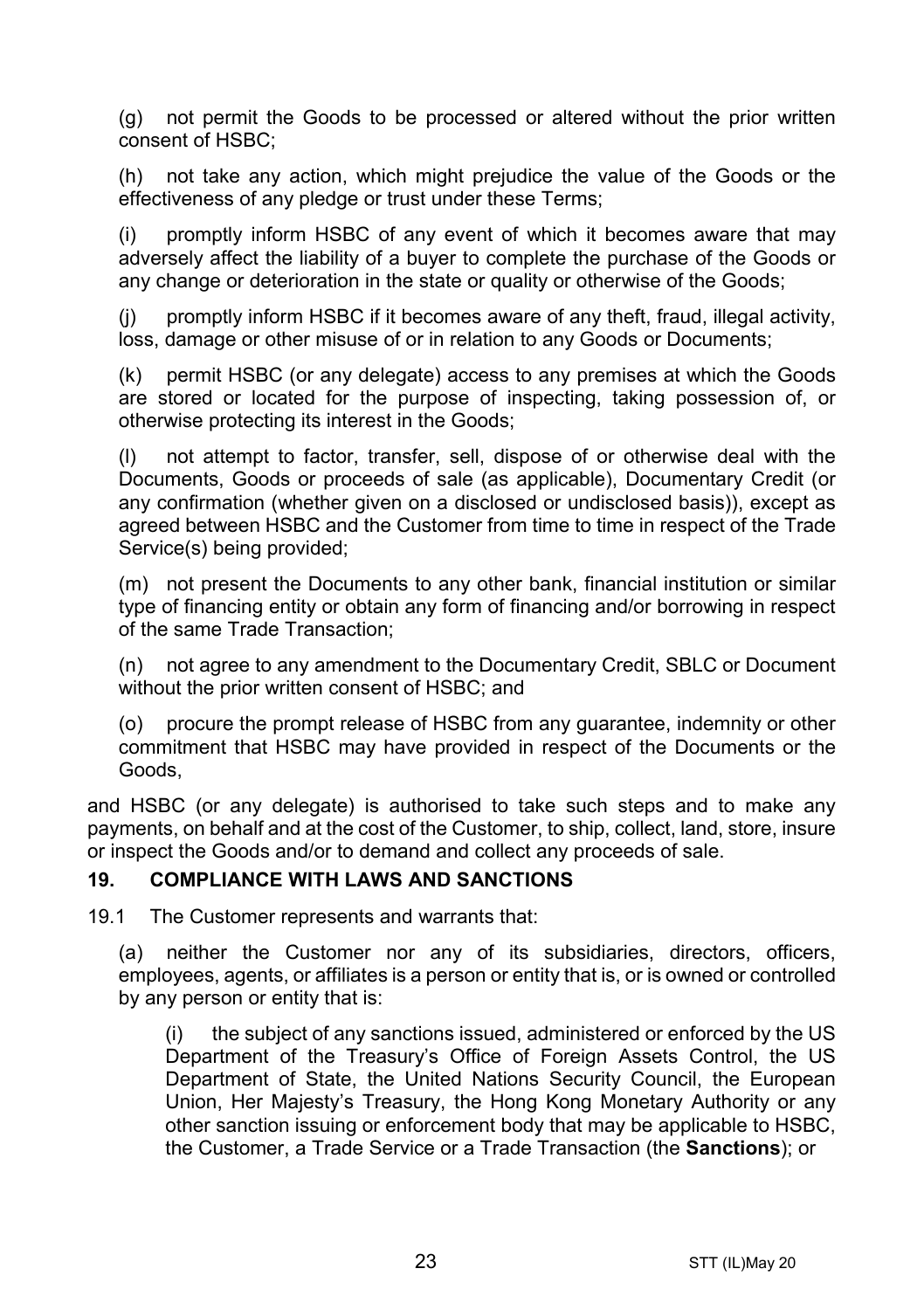(ii) located, organised or resident in a country or territory that is, or whose government is, the subject of Sanctions;

(b) any required import or export licenses applicable to each Trade Transaction have been obtained and, if the Customer is aware that HSBC may require an export license or other authorisation for the provision of the relevant Trade Service for the Customer, the Customer will notify HSBC prior to HSBC providing the Trade Service; and

(c) the Customer is compliant in all material respects with foreign and domestic laws and regulations pertaining to each jurisdiction in which it operates and to each Trade Transaction and the subject matter of such Trade Transaction including, if applicable, the shipment and financing of the goods described in such Trade Transaction or the associated documents.

19.2 The Customer acknowledges and agrees that:

(a) HSBC Group and its service providers are required to act in accordance with the laws and regulations of various jurisdictions, including those which relate to Sanctions, export controls and the prevention of money laundering, terrorist financing, bribery, corruption and tax evasion;

(b) at any time, HSBC may require the Customer to immediately provide to HSBC information related to any Trade Transaction, including the underlying contract or other documentation;

(c) HSBC may take, and may instruct other HSBC Group members to take, to the extent it is legally permitted to do so under the laws of its jurisdiction, any action (a **Compliance Action**) which it considers appropriate to act in accordance with Sanctions or domestic and foreign laws and regulations. Such Compliance Action may include:

(i) the interception and investigation of any payment, communication or instruction;

(ii) the making of further enquiries as to whether a person or entity is subject to any Sanctions or export control restrictions; and/or

- (iii) the refusal to:
	- (A) issue, renew, extend, transfer or assign a Trade Service;
	- (B) make payment of any Claim; or

(C) process a Trade Service or instruction that does not conform with Sanctions, export controls or domestic and foreign laws or regulations; and

(d) neither HSBC nor any HSBC Group member will be liable for any loss, damage, delay, or a failure of HSBC to perform its duties under these Terms or a Trade Service:

(i) arising out of or relating to any Compliance Action taken by HSBC, its service providers, or any HSBC Group member; and/or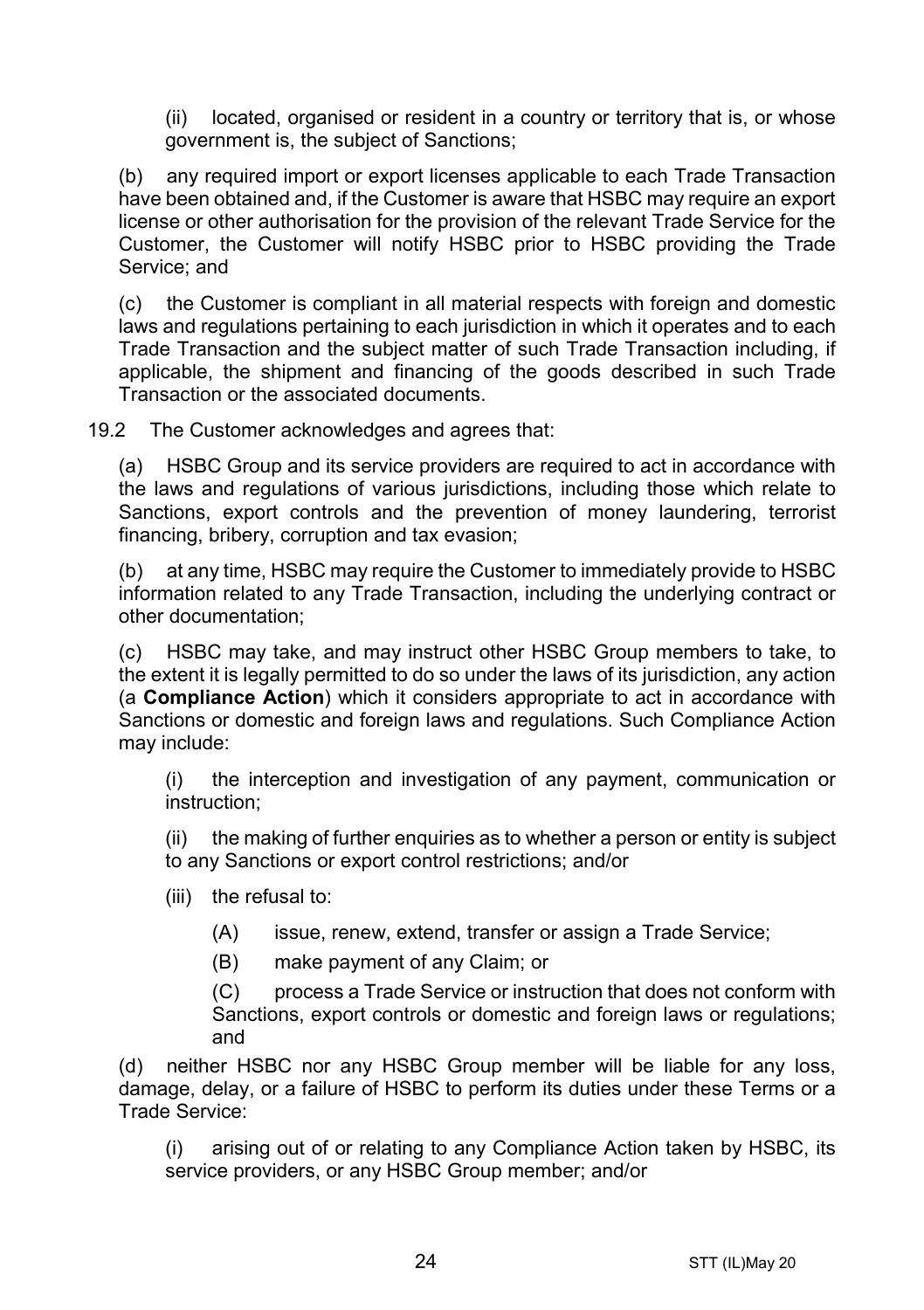(ii) being prevented from paying any Claim in respect of a Trade Service or sending or receiving any message or data or taking any other action in connection with any Trade Service because of an applicable law, regulation or ruling of any governmental agency.

# **SECTION 5 – INSTRUCTIONS AND ELECTRONIC PLATFORMS**

#### **20. INSTRUCTIONS**

20.1 HSBC is authorised to accept, act and rely upon, and treat as valid and accurate:

(a) all communications, demands and instructions (including any Applications) given or purporting to be given by the Customer to HSBC (an **Instruction**);

(b) all communications and any Claims made or purported to be made by any person; and

(c) any documents provided to HSBC,

including, in each case, those made or given by way of or through a Platform, email, facsimile, telecopier, telex, cable, telephone or such other electronic means (in each case, an Electronic Means) and is under no obligation to enquire as to the authorisation or validity of any such Instruction, communication, Claim or Document.

20.2 The Customer acknowledges and accepts the risk that communications, Instructions, Claims and documents sent to or from HSBC by Electronic Means may be intercepted, monitored, amended, corrupted, contain viruses or be otherwise interfered with by third parties and acknowledges and agrees that HSBC is not responsible or liable to the Customer or any other person for, and the Customer waives any and all claims in respect of, any Losses arising from the same.

20.3 If the Customer communicates, gives an Instruction, makes a Claim or sends a document by Electronic Means, or instructs HSBC to permit a beneficiary or any other person to do the same, the Customer shall indemnify, and hold HSBC harmless from and against, any and all Losses that HSBC may incur (including in respect of any payment made where the relevant Instruction or Claim was unauthorised).

20.4 Where the Customer has made an Application for any Trade Service to be provided for the benefit of an affiliate of the Customer:

(a) the Customer agrees (and will procure the concurrent written agreement of its affiliate) that HSBC has no obligation to obtain instructions from the affiliate and HSBC can deal solely with the Customer on behalf of the affiliate;

(b) the definition of "Trade Transaction" shall be construed to refer to such affiliate rather than the Customer, and the definitions of "Documents" and "Goods" shall be construed accordingly;

(c) references in these Terms to the Customer presenting, handling, disposing, transferring, dealing with or using (however so described) the relevant Documents, Goods or proceeds of sale shall include the affiliate undertaking any such action;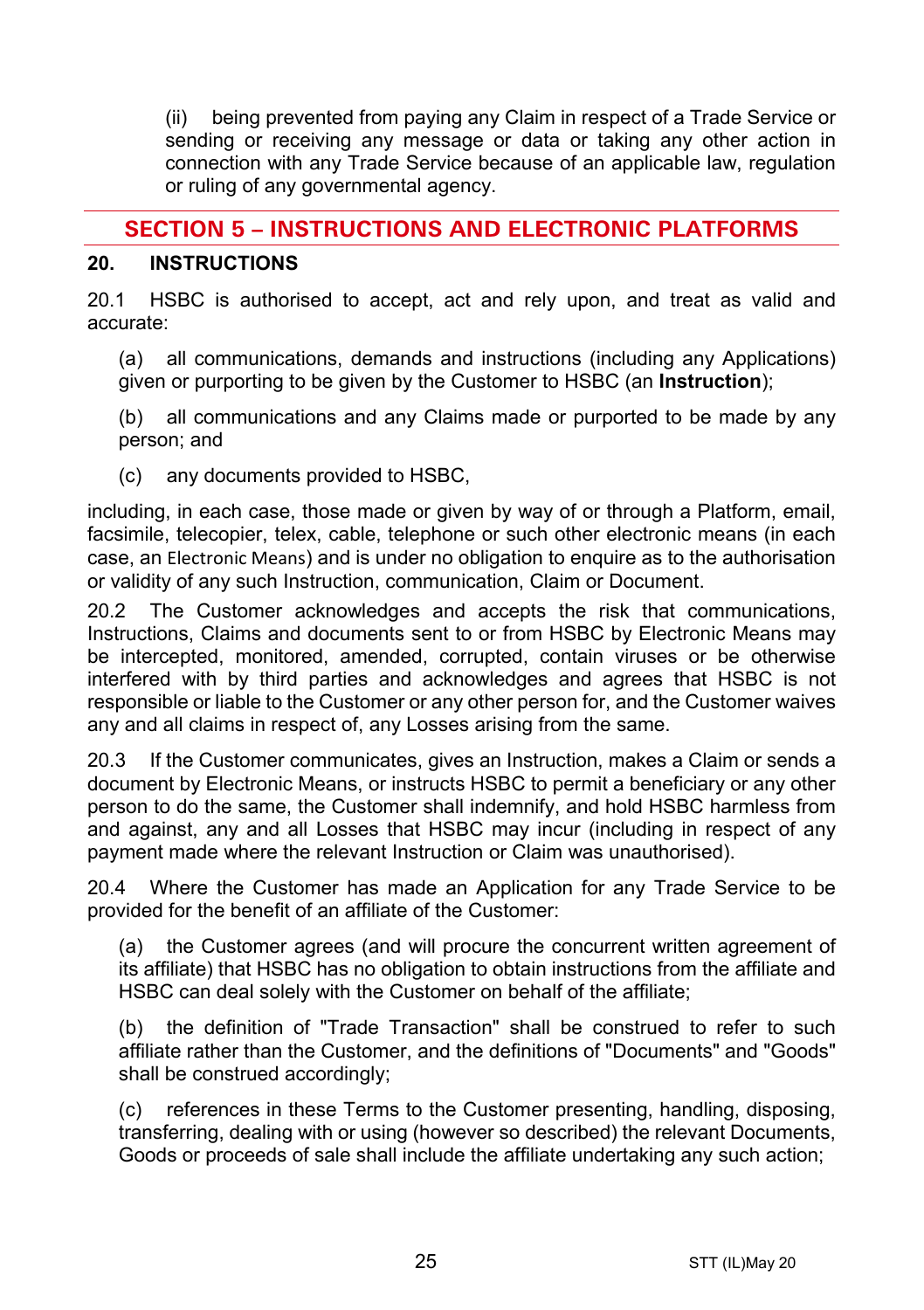(d) the Customer shall procure that the affiliate complies with all undertakings in these Terms in respect of the relevant Trade Transaction, Documents, Goods and proceeds of sale; and

(e) each representation in these Terms made by the Customer shall be made by the Customer for itself and on behalf of the affiliate or, where it can only be made in respect of the affiliate (due to factual circumstances), by the Customer for and on behalf of the affiliate.

20.5 HSBC has no obligation to:

(a) verify the identity or authority of any person communicating, giving an Instruction, making a Claim or providing a document by Electronic Means**;**

(b) verify the authenticity of any signature(s) (whether electronic or otherwise) on any communication made, Instruction given, Claim made or document provided by Electronic Means; or

(c) seek the Customer's prior approval before acting on any communication made, Instruction given, Claim made or document provided by Electronic Means,

however HSBC may, in its absolute discretion, take steps to ascertain the validity, authenticity and origin of any communication, Instruction, Claim or document (including requiring telephone verification of any Instructions) and take any steps that may be mandated by an External Provider and may, where it is unable to ascertain the validity, authority or origin of any communication, Instruction, Claim or document, delay or refuse to act upon any communication, Instruction, Claim or document or suspend or terminate any Trade Service at any time.

#### **21. PLATFORMS**

21.1 The Customer acknowledges and agrees that:

(a) HSBC may rely on External Providers to provide Platforms so that HSBC can perform its obligations under these Terms (or any other applicable terms and conditions) and provide Trade Services;

(b) External Providers are independent from HSBC and may independently charge the Customer fees for use of their Platform and those fees are the sole responsibility of the Customer;

(c) HSBC's obligations under these Terms and any Trade Service shall be subject to HSBC's rights under External Terms and Conditions and the availability of any Platform provided by such External Providers;

(d) HSBC has no obligation to inform the Customer of, or provide the Customer with, any External Terms and Conditions;

(e) HSBC has no control over the electronic processes used by a Platform provided by an External Provider to process, handle and/or send data or messages;

(f) it shall inform HSBC of all External Terms and Conditions applicable to or any charges imposed by any Platform which it uses (or intends to use) in respect of any Trade Service and shall promptly notify HSBC of any changes; and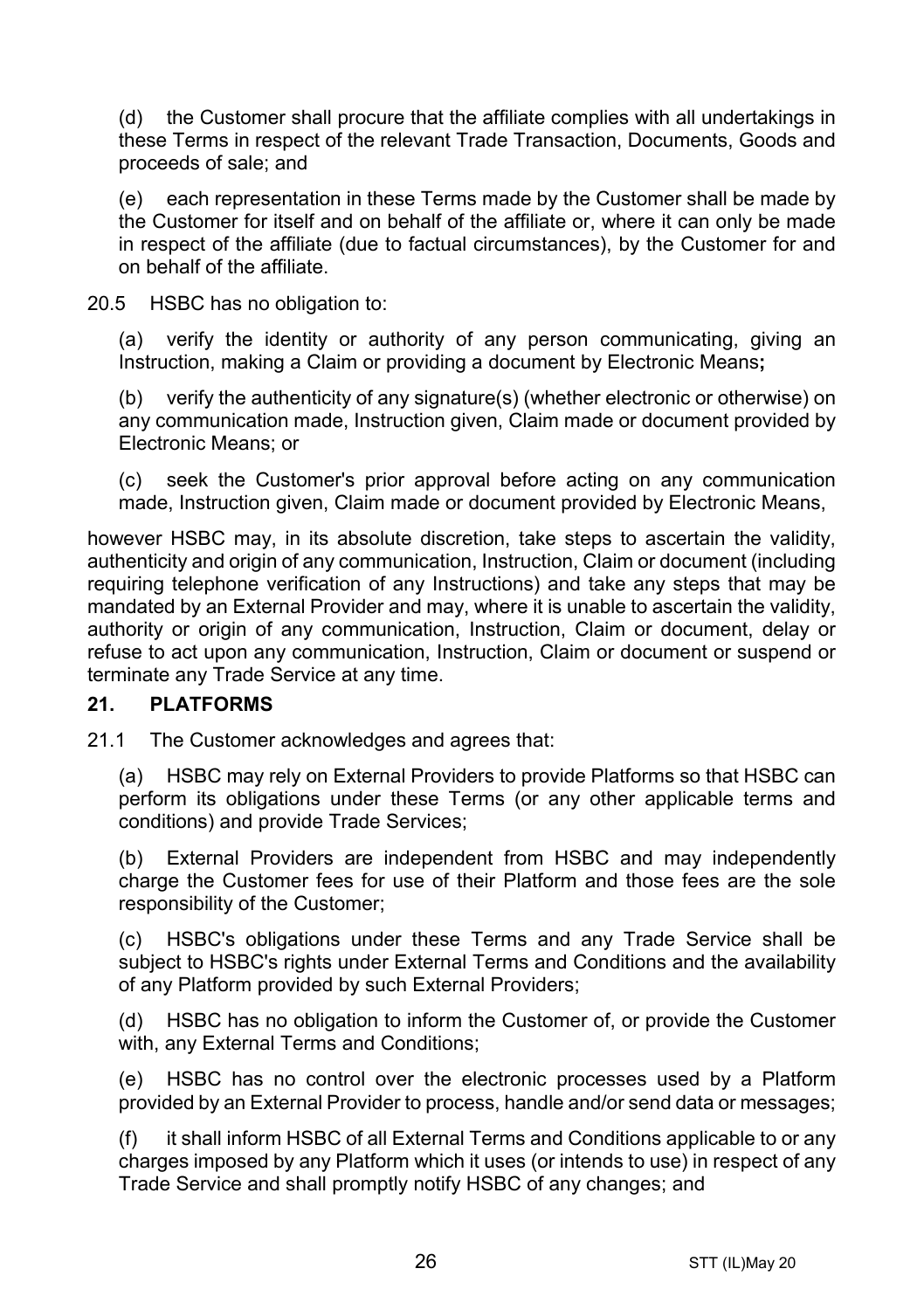(g) it shall promptly provide all information concerning any Platform used by the Customer that HSBC may reasonably request.

21.2 HSBC assumes no liability or responsibility to the Customer or to any other person for any loss or damage that is suffered or incurred as a result of:

the unavailability of any Platform to the Customer, HSBC or any other person for any reason whatsoever; or

(b) the Customer's use of or connection with any Platform, any External Provider or the services provided by HSBC or any External Provider to the Customer involving any Platform.

#### 21.3 The Customer:

(a) shall comply with all security procedures of HSBC and each External Provider and any other reasonable requests HSBC or any External Provider may issue to the Customer regarding the security of any Platform, including instructions on steps to remedy any breach of security; and

(b) acknowledges and agrees that it is the Customer's responsibility to set up, maintain and regularly review all security arrangements concerning access to and use of each Platform and information stored on the Customer's computing and communications systems, and confirms that it has assessed the security arrangements of each Platform and has determined that they are adequate to protect the Customer's interests;

(c) shall take all reasonable precautions to prevent fraudulent or unauthorised use of or access to each Platform;

(d) shall ensure that neither the Customer nor its employees do anything which may result in the security of any Platform or the systems or security of HSBC being compromised; and

(e) shall notify HSBC, as soon as reasonably possible upon becoming aware, of any actual or attempted unauthorised access to any Platform or any unauthorised transaction or attempt to execute an unauthorised Instruction. This notification must be by telephone but must be followed by written notice within forty-eight hours of the telephone call.

# **SECTION 6 - OTHER**

## **22. LIMITATION ON LIABILITY**

22.1 Neither HSBC nor any other HSBC Group member shall be liable for any loss, damages, payments, demands, claims, expenses or costs suffered or incurred by the Customer (or any of its affiliates) arising from or in connection with these Terms or any Trade Service other than where such loss, damage, payment, demand, claim, expense or cost arises as a direct result of HSBC's or such other HSBC Group member's gross negligence or wilful misconduct.

22.2 Notwithstanding Clause 22.1, in no circumstance whatsoever will HSBC or any HSBC Group member be liable to the Customer (or any of its affiliates) for: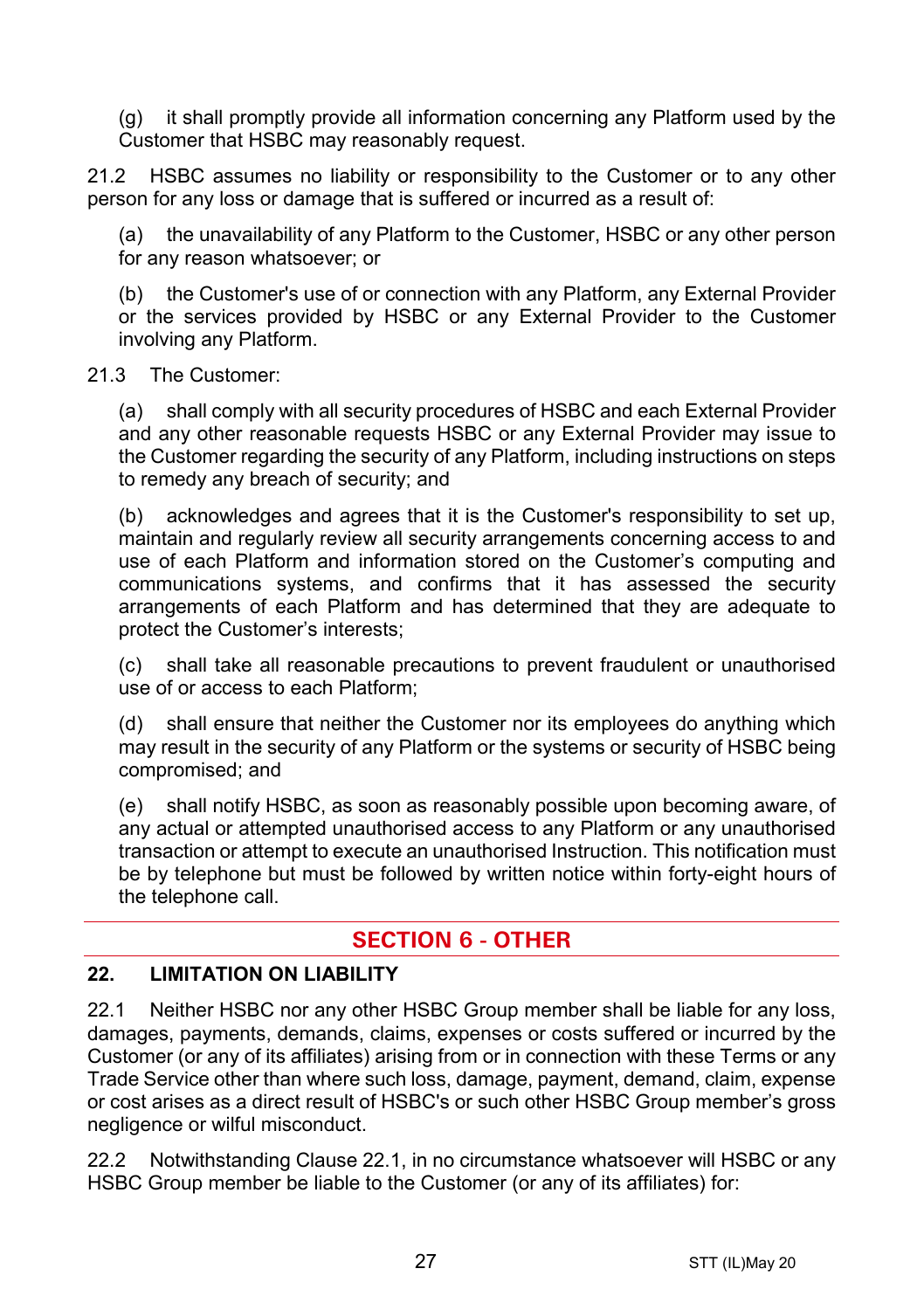- (a) any loss of business, profits or data; or
- (b) indirect, consequential or special loss or damage,

whether or not HSBC or any HSBC Group member has been advised of the possibility of such loss or damage.

22.3 Without limiting Clauses 22.1 and 22.2, HSBC shall not be responsible or liable for, and the Customer waives all claims against HSBC in respect of:

(a) any act, omission, loss or delay relating to forwarding documents or payments to any person or correspondent bank, or any suspense, act, omission, insolvency or bankruptcy of any correspondent bank;

(b) any delay and/or loss in transit of any messages, letters or documents sent by mail, as an electronic communication, through a Platform or a telecommunication channel, or for any delay, mutilation or other errors arising in the transmission or delivery of any communications by third parties and the Customer acknowledges that, notwithstanding any contrary instruction, HSBC may send a document by any method that it considers appropriate;

(c) any delay in performing or failure to perform any of its obligations under these Terms due to any cause beyond its reasonable control, including, but not limited to, the failure, malfunction or unavailability of telecommunications, data communications and computer systems and services over which HSBC has no control, war, hostilities, invasion, civil unrest, strikes, lock-outs or other industrial action or trade disputes (whether involving HSBC's employees or any other person) or any law or government order (whether or not having the force of law);

(d) any failure by HSBC to pay a Claim or other HSBC's act or failure to act because of any domestic or foreign law, regulation, ruling or interpretation of any domestic or foreign court or governmental agency;

(e) the form, sufficiency, correctness, genuineness, authority of any person signing or endorsing (including any person making presentations, demands, giving Instructions (including by Electronic Means) to HSBC purportedly on the authority of the Customer or a beneficiary), falsification, or the legal effect of, any documents if such documents on their face reasonably appear to be in order;

(f) the source, accuracy, validity, authenticity, falsification or legal effect of any data, documents or statements made, presented or received from any Platform or any party to a Trade Transaction, any related documents, or the description, quantity, weight, quality, condition, packing, delivery, value or existence of the goods, services or other performance to which such data, documents or statements relates, or for the good faith or acts or omissions, solvency, performance or standing of any party to a Trade Transaction, the consignor, carrier, forwarder, consignee, insurer of the goods, or any other person;

(g) any improper acts of the beneficiary, including breach of contract in respect of a Trade Transaction, in which circumstances the Customer shall assume and undertake all such risks; and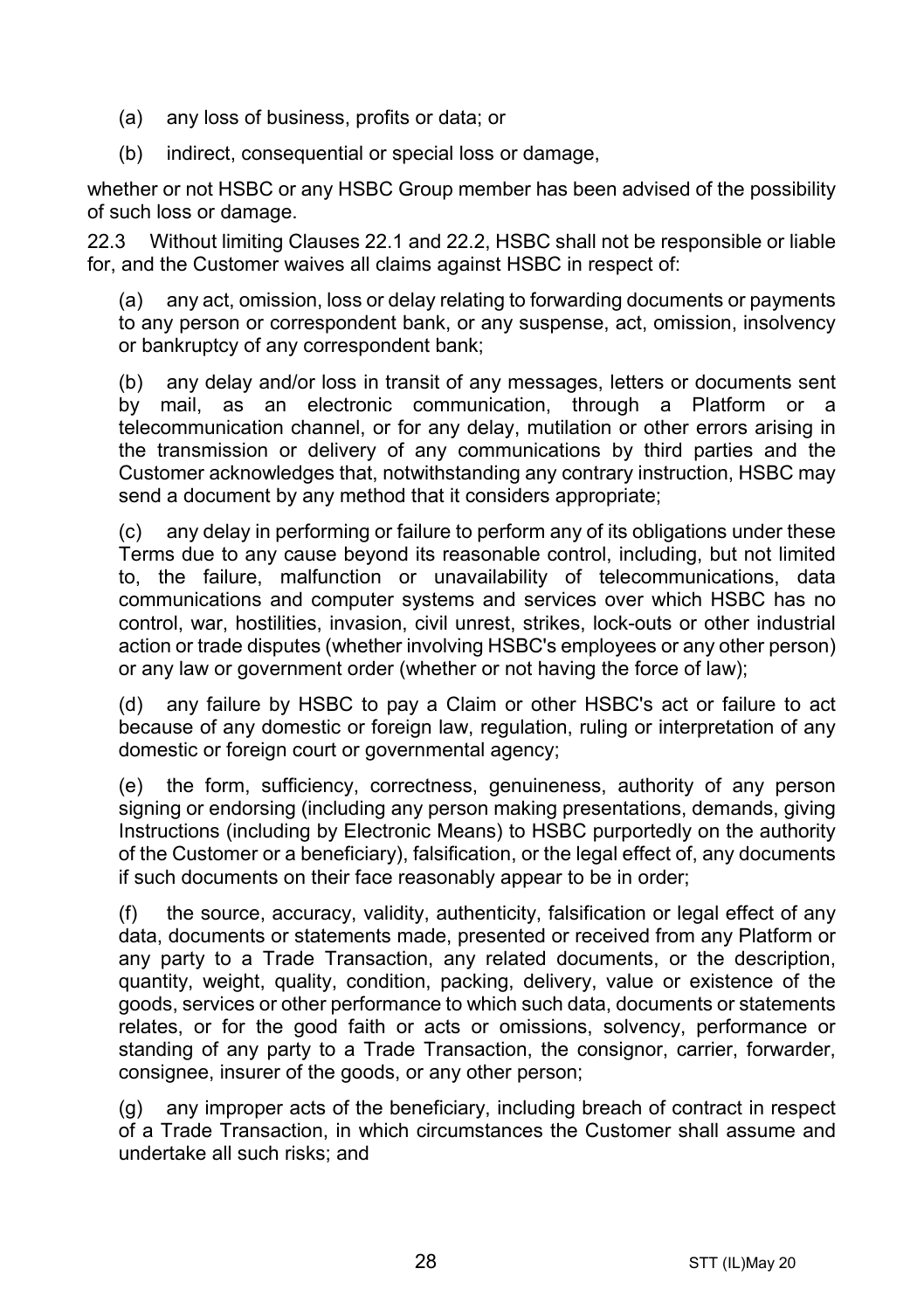(h) the Customer acting or relying on any advice received from HSBC whether or not such advice was requested by the Customer.

22.4 If HSBC uses the services of another party, correspondent bank, agent or Platform for the purposes of issuing an Instrument or Documentary Credit, making payment, handling Goods or Documents or for any other purpose to support the services contemplated by these Terms, HSBC shall do so for the Customer's account and at the Customer's risk and HSBC shall assume no liability or responsibility should any instructions which HSBC gives to any such other party not be carried out even if the choice of such other party was HSBC's. Additionally, HSBC shall not be liable for any act, failure to act, default, suspension, bankruptcy or insolvency of such other party.

22.5 Where HSBC performs a review of any Document at the request of the Customer, such review is indicative only and not final or conclusive and HSBC shall not be responsible or liable for, and the Customer waives all claims against HSBC in respect of, an omission by or failure of HSBC to identify any discrepancies during any such review.

22.6 Where HSBC agrees to advise a Documentary Credit or any Instrument which is not issued by a bank or present any Document in respect of, or otherwise handle, such Documentary Credit or Instrument, the Customer acknowledges and agrees that:

(a) such Documentary Credit or Instrument may not be an independent third party undertaking and may not quarantee payment by the issuer or applicant;

(b) the applicable ICC Rules may not address, cover or extend to such type of Documentary Credit or Instrument;

(c) HSBC may not be able to pursue the issuer for payment in the same manner as it would be able to in respect of a Documentary Credit or Instrument issued by a bank; and

(d) the Customer should seek independent legal advice,

and the Customer assumes all such risks and waives all claims against HSBC for losses, damages, costs, fees, claims, actions or demands with respect to such Documentary Credit or Instrument including any claims that HSBC failed to alert the Customer that it was advising such type of Documentary Credit or Instrument, failed to pay such Documentary Credit or Instrument in the manner of a Documentary Credit or Instrument issued by a bank, or failed to collect payment from the issuer of such Documentary Credit or Instrument.

22.7 Subject to the provisions above, where any liability of HSBC or any HSBC Group member to the Customer (or any of its affiliates) arises under these Terms or in connection with any Trade Service, such liability shall not exceed USD 1,000,000 in aggregate in any calendar year.

## **23. DISCLOSURE, CONFIDENTIALITY AND PRIVACY**

23.1 Without limiting any other terms between the Customer and HSBC or any HSBC Group member, HSBC is authorised: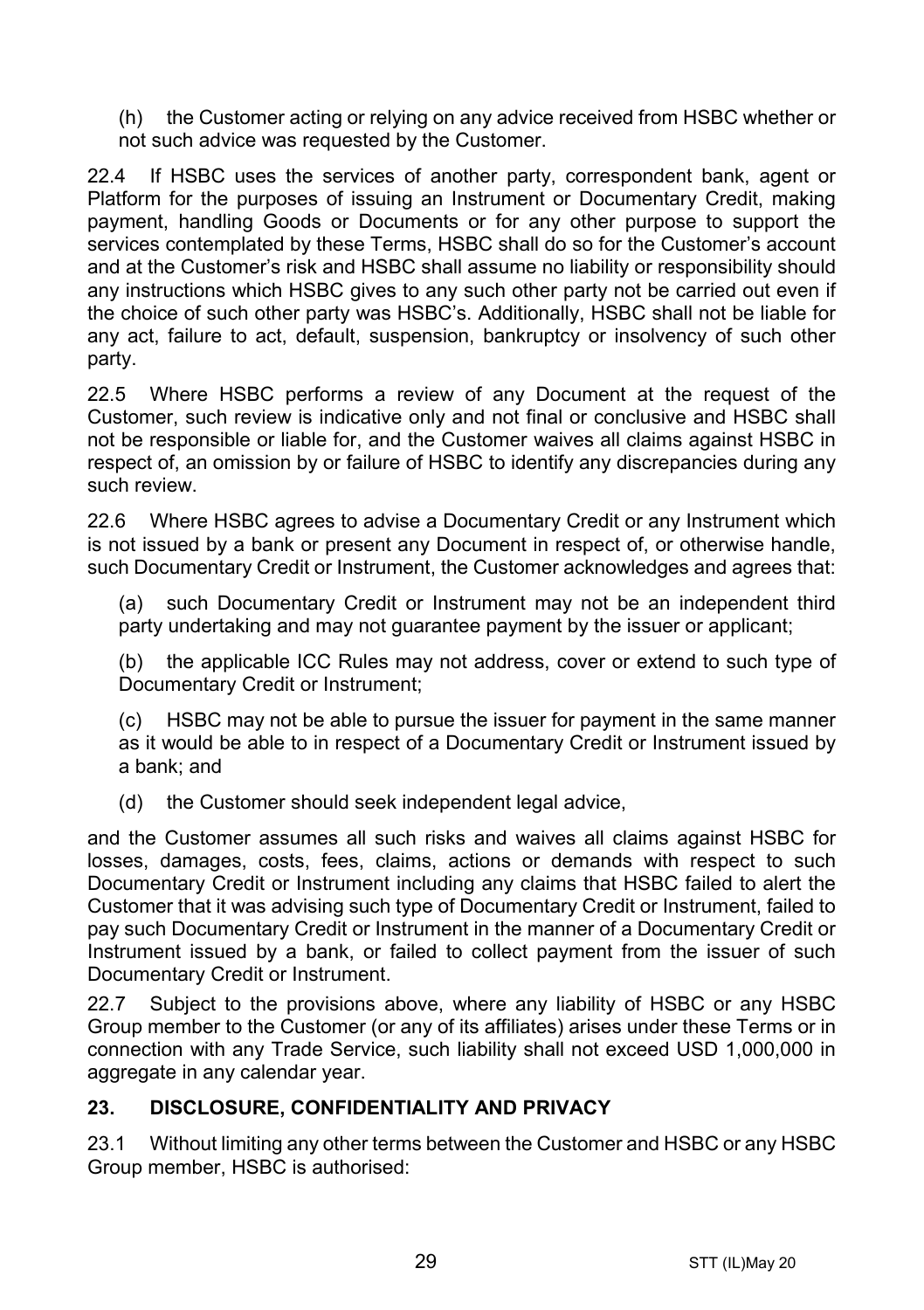(a) to appoint any other person as its correspondent, nominee or agent in connection with these Terms and any Trade Service and HSBC may delegate any of its powers under these Terms or a Trade Service to such person;

(b) to notify any other person of its interest in any Documents, Goods or proceeds of sale; and

(c) to transfer and disclose any Customer Information to the following recipients (who may also process, transfer and disclose such Customer Information):

(i) any HSBC Group member and any of its or their officers, directors, employees, professional advisors, insurers, brokers, auditors, partners, subcontractors, correspondents, nominees, agents, delegates, service providers (including External Providers and Platforms) and associates;

(ii) any Authorities;

(iii) anyone acting on the Customer's behalf, payment recipients, beneficiaries, account nominees, intermediary, correspondent and agent banks, clearing houses, clearing or settlement systems, market counterparties, upstream withholding agents, swap or trade repositories, stock exchanges, and companies in which the Customer has an interest in securities (where such securities are held by HSBC for the Customer);

(iv) any person or entity who acquires (or may acquire) an interest in or assumes (or may assume) risk in or in connection with any Trade Service;

(v) any other financial institutions, credit reference agencies or credit bureaus, for obtaining or providing credit references; and/or

(vi) any person or entity in connection with any HSBC Group business transfer, disposal, merger or acquisition, wherever located, including in jurisdictions which do not have data protection laws that provide the same level of protection as the jurisdiction in which the Trade Service is supplied,

including where the recipient of any such appointment, notification, transfer or disclosure is located outside of the relevant Governing Jurisdiction.

23.2 HSBC will not be liable for the acts or omissions of any External Provider as to the collection, use or disclosure by that External Provider of Customer Information.

23.3 Where the Customer has given HSBC information about natural persons (such as authorised signatories), the Customer confirms that those natural persons have authorised the Customer to do so (and to receive any data protection notices on their behalf) and have consented to HSBC's collection, use, storage, processing, transfer and disclosure of their Personal Data and data for the purpose of HSBC carrying out any action contemplated by these Terms or providing a Trade Service to or for the Customer.

23.4 The Customer shall ensure that any information that the Customer asks HSBC to forward to third parties is complete, accurate and will not give rise to any claim against HSBC (including any claim in defamation, in relation to privacy, banking secrecy or data protection or for infringement of any other third party rights) and the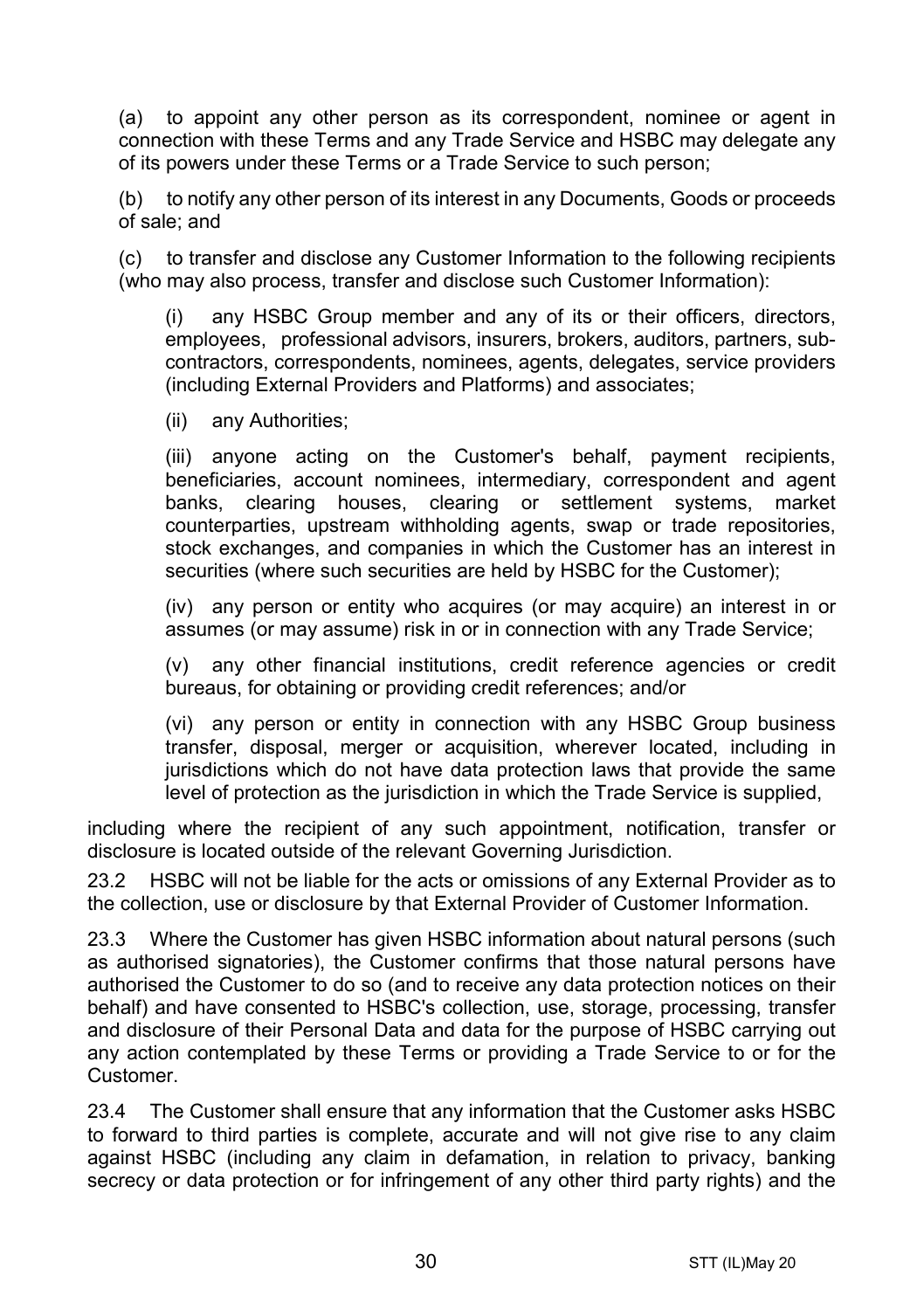Customer confirms and represents that it has obtained the requisite consent and/or waiver (where required) for HSBC to forward such information.

# **24. MISCELLANEOUS**

24.1 Other than a Trade Service which has been provided on an irrevocable or committed basis, HSBC may at any time withdraw a Trade Service or refuse to provide a Trade Service in its absolute discretion.

24.2 Any waiver, release or consent by HSBC under or in respect of these Terms or a Trade Service will only be effective if made in writing (which may be made through a Platform).

24.3 HSBC may at any time change these Terms by providing the Customer with at least 30 days' written notice and any Trade Service requested on or after the effective date in such notice shall be subject to the amended Terms.

24.4 HSBC is authorised to take such steps and to make such payments as it considers necessary, at the cost of the Customer, to remedy any default by the Customer in respect of its obligations under these Terms or any Trade Service.

24.5 Neither HSBC's failure to exercise, nor HSBC's delay in exercising, any of its rights or remedies under these Terms or in respect of a Trade Service shall operate as a waiver of any such right or remedy, nor shall any single or partial exercise of any right or remedy prevent any further or other exercise of any other right or remedy.

24.6 The Customer may not assign or transfer any of its rights or obligations under these Terms or a Trade Service. HSBC may assign, transfer or create security over any of its rights under or in respect of these Terms or a Trade Service without restriction or notice.

24.7 Without prejudice to Clause 20 (*INSTRUCTIONS*), any notices by the Customer in connection with these Terms or a Trade Service must be given to HSBC in writing at the address of HSBC most recently advised by HSBC to the Customer. HSBC may give notice to the Customer in person, by telephone or facsimile, by post, through a Platform or, if agreed by the Customer, through another electronic channel at the address or number most recently notified by the Customer to HSBC. A notice sent by post will be deemed to have been received 7 calendar days after posting if within the same country, or 15 calendar days after posting if cross border.

24.8 Each of the provisions of these Terms is severable and distinct from the others and, if one or more of such provisions is or becomes illegal, invalid or unenforceable, the remaining provisions shall not be affected in any way.

24.9 If the Customer includes two or more persons, the obligations and liabilities of these persons under or in respect of a Trade Service and these Terms shall be joint and several.

24.10 Nothing in these Terms shall be deemed to create any partnership, joint venture or relationship of principal and agent between HSBC and the Customer or create or give rise to any fiduciary relationship of any nature.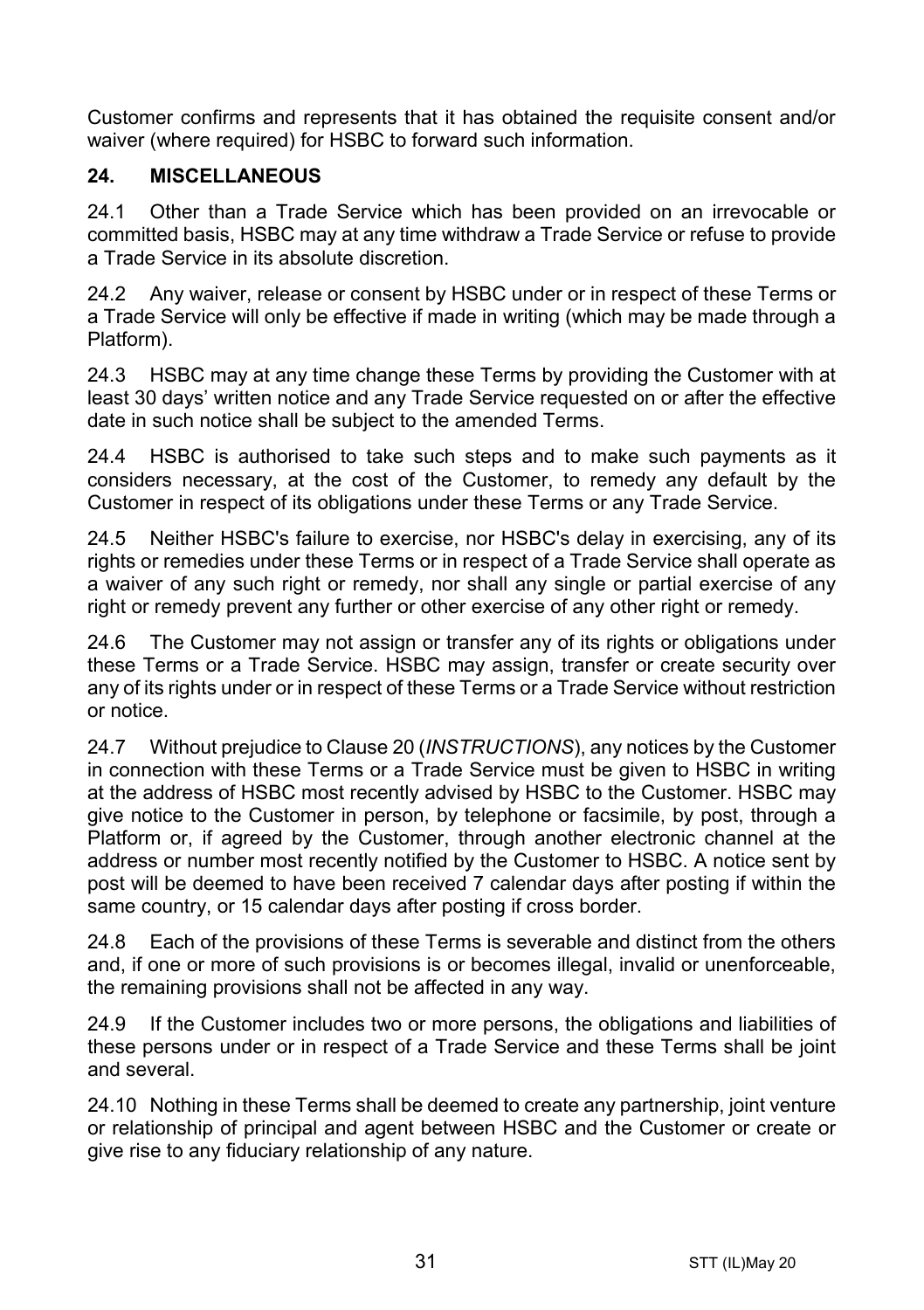24.11 To the extent permitted by the laws of the Governing Jurisdiction, the Customer irrevocably waives any right of sovereign immunity from suit, jurisdiction or adjudication (including in respect of pre-judgement interim relief and execution of any judgement) that it may have in the Governing Jurisdiction or otherwise, whether that immunity relates to itself or to any commercial or non-commercial assets (including land, bank accounts or other assets held in the name of a diplomatic mission or otherwise or belonging to the Customer's central bank or other monetary authority).

24.12 These Terms are for the benefit of the Customer, HSBC and each HSBC Group member, and are not intended to benefit any other third party or be enforceable by any other third party. Any rights of HSBC to bring to an end or change these Terms or any contract to which they form part are not subject to the consent of any other third party.

# **25. GOVERNING LAW AND JURISDICTION**

25.1 For the purposes of a Trade Service:

(a) that Trade Service and these Terms will be governed by the laws of the Governing Jurisdiction; and

(b) the courts of the Governing Jurisdiction shall have non-exclusive jurisdiction to settle any disputes that may arise out of, or in connection with, that Trade Service and these Terms, their interpretation or any non-contractual obligations arising from or connected with them.

25.2 If a process agent is specified in an Application or Facility Agreement in respect of a Trade Service, service of any legal process on the person whose name and address is specified in such Application or Facility Agreement shall constitute service on the Customer.

25.3 If no process agent has been appointed by the Customer, upon request from HSBC the Customer will, within five Business Days, appoint a process agent (with an office in the Governing Jurisdiction) for service of all legal process relating to these Terms and the relevant Trade Service on the Customer and the Customer will notify the process agent's address to HSBC. If the Customer does not do this, HSBC may appoint a process agent on the Customer's behalf and at its expense and shall, as soon as practicable, notify the Customer of such appointment.

# **SECTION 7 – DEFINITIONS AND INTERPRETATION**

## **26. DEFINITIONS AND INTERPRETATION**

26.1 In these Terms:

**Application** means an application, instruction or request by the Customer for a Trade Service (whether for itself or for another person) using an application form, or pursuant to the terms of a Facility Agreement or made using a Platform.

**Authorities** includes any judicial, administrative, public or regulatory body (including any self-regulatory body), any government, any tax authority, any securities or futures exchange, any court, any central bank or law enforcement body, or any of their agents, with jurisdiction (direct or indirect) over any part of the HSBC Group at any time.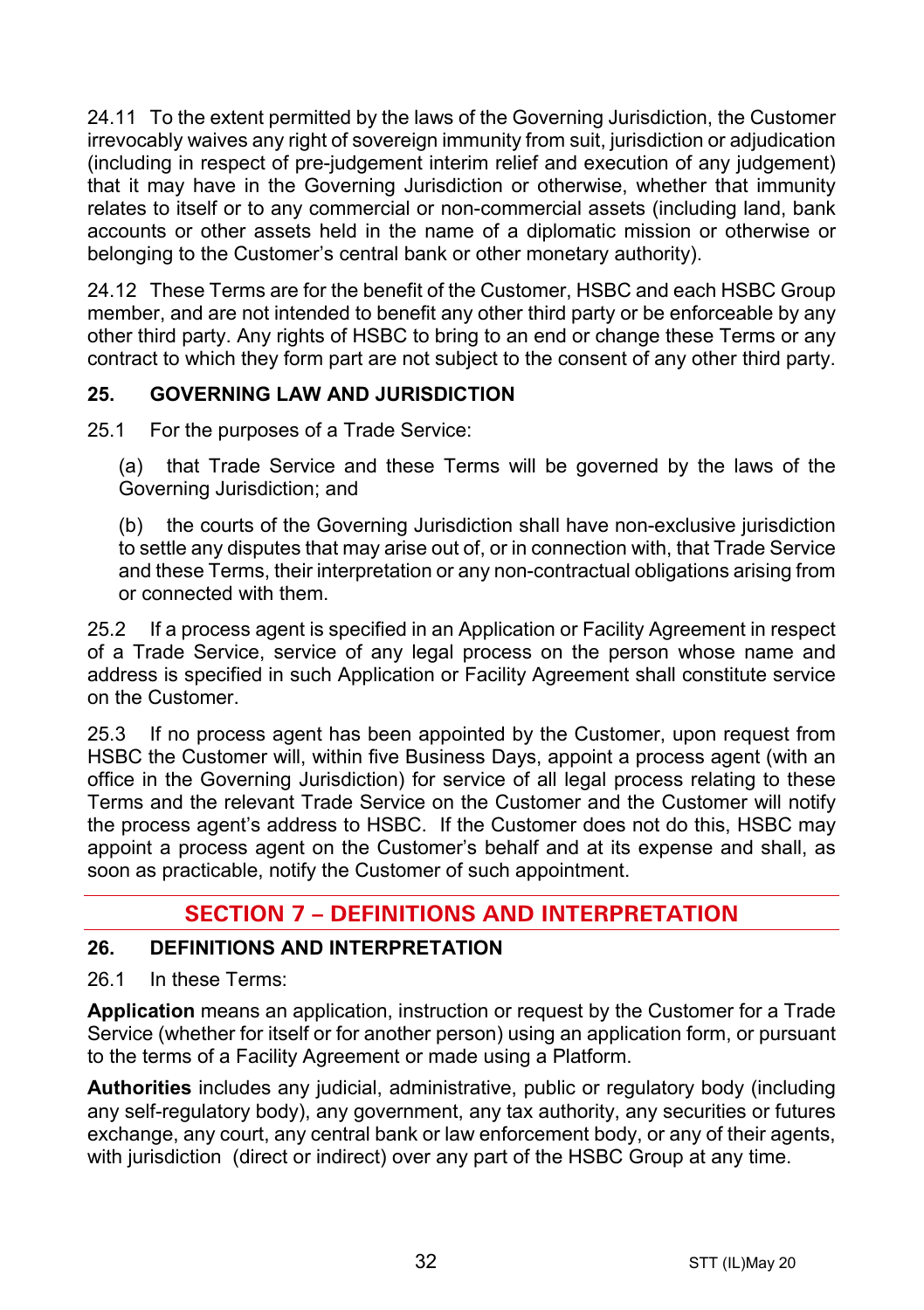**Back-to-Back Documentary Credit** has the meaning given to it in Clause 3.14 (*DOCUMENTARY CREDITS*).

**Business Day** means, in respect of a Trade Service, a day on which banks are open for general business in the Governing Jurisdiction.

**Cash Collateral** has the meaning given to it in Clause 10 (*CASH COLLATERAL*).

**Claim** means any demand, request for payment or for acceptance and payment, claim, presentation or drawing made in respect of a Trade Service by a beneficiary, the Customer or any other person.

**Collection** means a collection transaction in respect of the handling of Documents where HSBC may act as either a remitting bank, collecting bank or presenting bank.

**Compliance Action** has the meaning given to it in Clause 19 (*COMPLIANCE WITH LAWS AND SANCTIONS*).

**Country Conditions** means HSBC's additional terms and conditions for the country in which the HSBC entity providing the relevant Trade Service is located.

**Customer** means the person who requests the relevant Trade Service and with whom HSBC contracts with respect to the provision of that Trade Service (and, without limitation, as may be specified in the relevant Application). If HSBC provides a Trade Service to a person that is not a customer of HSBC, references in these Terms to the "Customer" shall apply to that person even though that person is not a customer of HSBC.

**Customer Information** means any Personal Data, confidential information, and/or Tax Information (including accompanying statements, waivers and consents) of either the Customer, or a person or entity whose information (including any Personal Data or Tax Information) which the Customer provides, or which is provided on the Customer's behalf, to any HSBC Group member in connection with the provision of any Trade Service.

**Customer Liabilities** means at any time:

(a) all liabilities of the Customer to HSBC or any HSBC Group member (including arising under or in connection with any Trade Service and these Terms) incurred in any currency and in any capacity and whether present or future, actual or contingent, direct or indirect, or incurred alone or jointly with any other person;

(b) interest on such liabilities (both before and after any demand or judgment) to the date on which HSBC or any such HSBC Group member receives payment, at the rates payable by the Customer or which would have been payable but for any circumstances which restricts payment;

(c) any costs and expenses incurred by HSBC or any HSBC Group member in making payment under or in respect of a Trade Service on behalf of the Customer (but without HSBC being under any obligation to do so) as a result of failure by the Customer to make such payment when due or demanded; and

(d) all costs and expenses (including legal fees on a full indemnity basis) of HSBC or any HSBC Group member in perfecting or enforcing its rights under or in respect of a Trade Service and these Terms.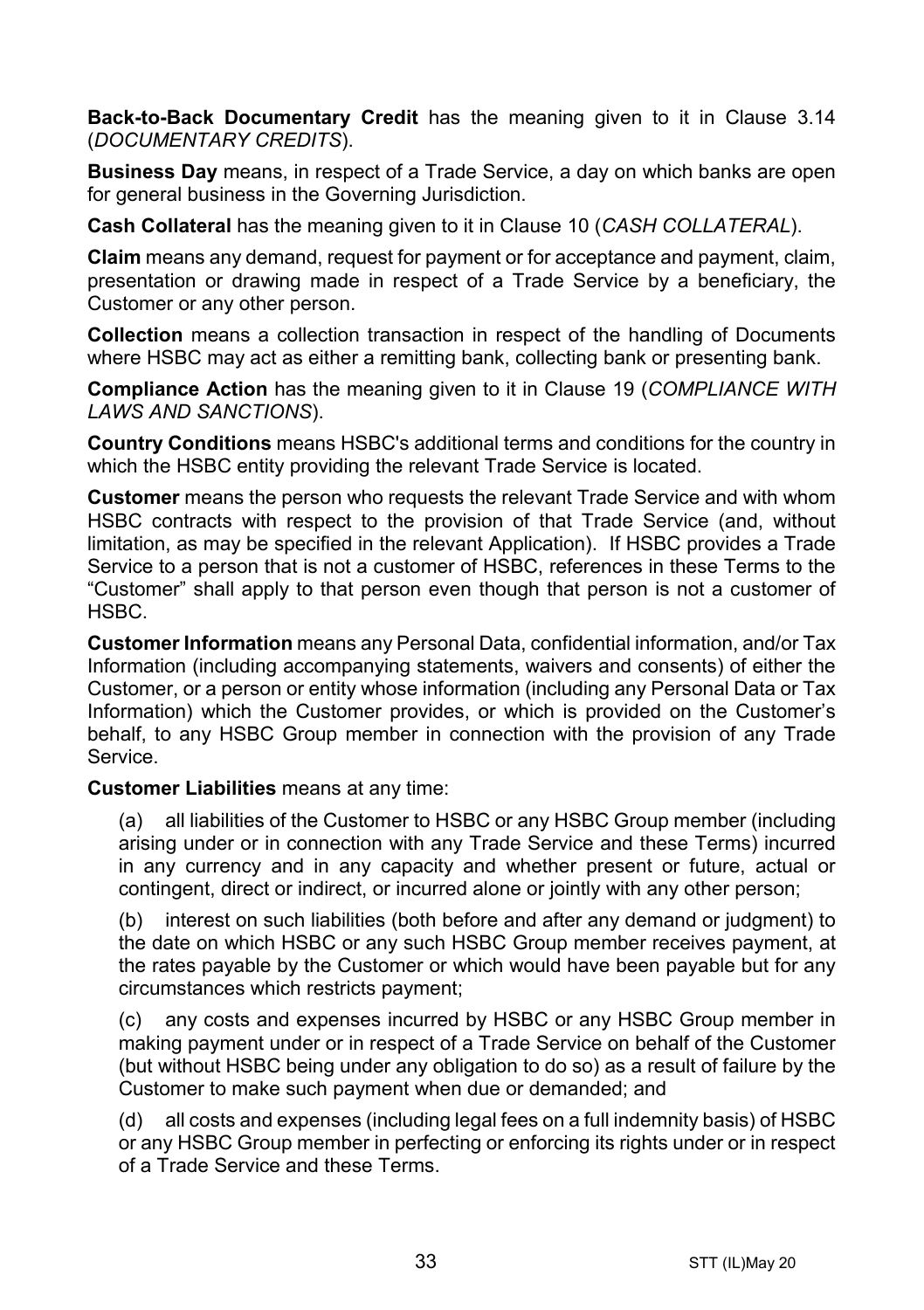**Documentary Credit** means a documentary credit or letter of credit or any commitment to issue a documentary credit or letter of credit (including any extension. renewal or amendment of the same).

**Documents** means any drafts, bills of exchange, promissory notes, cheques, documents of title, certificates, invoices, statements, transport documents, insurance policies, warehouse warrants, warehouse receipts or any other similar instruments relating to a Trade Transaction in respect of which HSBC has provided Trade Service(s) to the Customer.

**Electronic Means** has the meaning given to it in Clause 20 (*INSTRUCTIONS*).

**Exchange Rate** means HSBC's spot rate of exchange (or if HSBC does not have an available spot rate of exchange for the relevant currency, any other publicly available spot rate of exchange selected by HSBC) for the purchase of the required currency in the relevant foreign exchange market at the relevant time using the currency in which the relevant payment was paid (where any such spot rate of exchange shall be selected by HSBC acting reasonably in the circumstances).

**External Provider** means a person (other than HSBC) that makes any Platform available to HSBC and/or the Customer.

**External Terms and Conditions** means any agreement which is entered into between an External Provider and either HSBC or the Customer setting out the terms and conditions applicable to HSBC's or the Customer's use of a Platform.

**Facility Agreement** means a letter or agreement between the Customer and HSBC pursuant to which HSBC agrees to provide to the Customer a facility in respect of Trade Services.

**Finance** means discounting, negotiating, purchasing, prepaying, early paying or endorsing a Document (whether or not drawn under a Documentary Credit or Collection) or Documentary Credit and **Financed** and **Finances** shall be construed accordingly. For the avoidance of doubt, **Finance** does not include a Trade Finance Loan.

**Goods** means the goods or products which are the subject of a Trade Transaction in respect of which HSBC has provided Trade Service(s) to the Customer.

**Governing Jurisdiction** means the jurisdiction in which the relevant HSBC entity providing the Trade Service is located or such other jurisdiction agreed in writing between the Customer and HSBC or specified in the relevant Country Conditions.

**HSBC** means the HSBC Group member (or, if applicable, the branch of such HSBC Group member) providing the relevant Trade Service, and its successors and assigns and, where the context permits, includes any person appointed by HSBC under Clause 23.1(a) (*DISCLOSURE, CONFIDENTIALITY AND PRIVACY*).

**HSBC Group** means HSBC Holdings plc and its subsidiaries and affiliates from time to time.

**ICC** means the International Chamber of Commerce.

**Increased Costs** means a reduction in the rate of return from a Trade Service or on HSBC's overall capital, an additional or increased cost or a reduction of any amount due and payable under these Terms or in respect of a Trade Service, which is incurred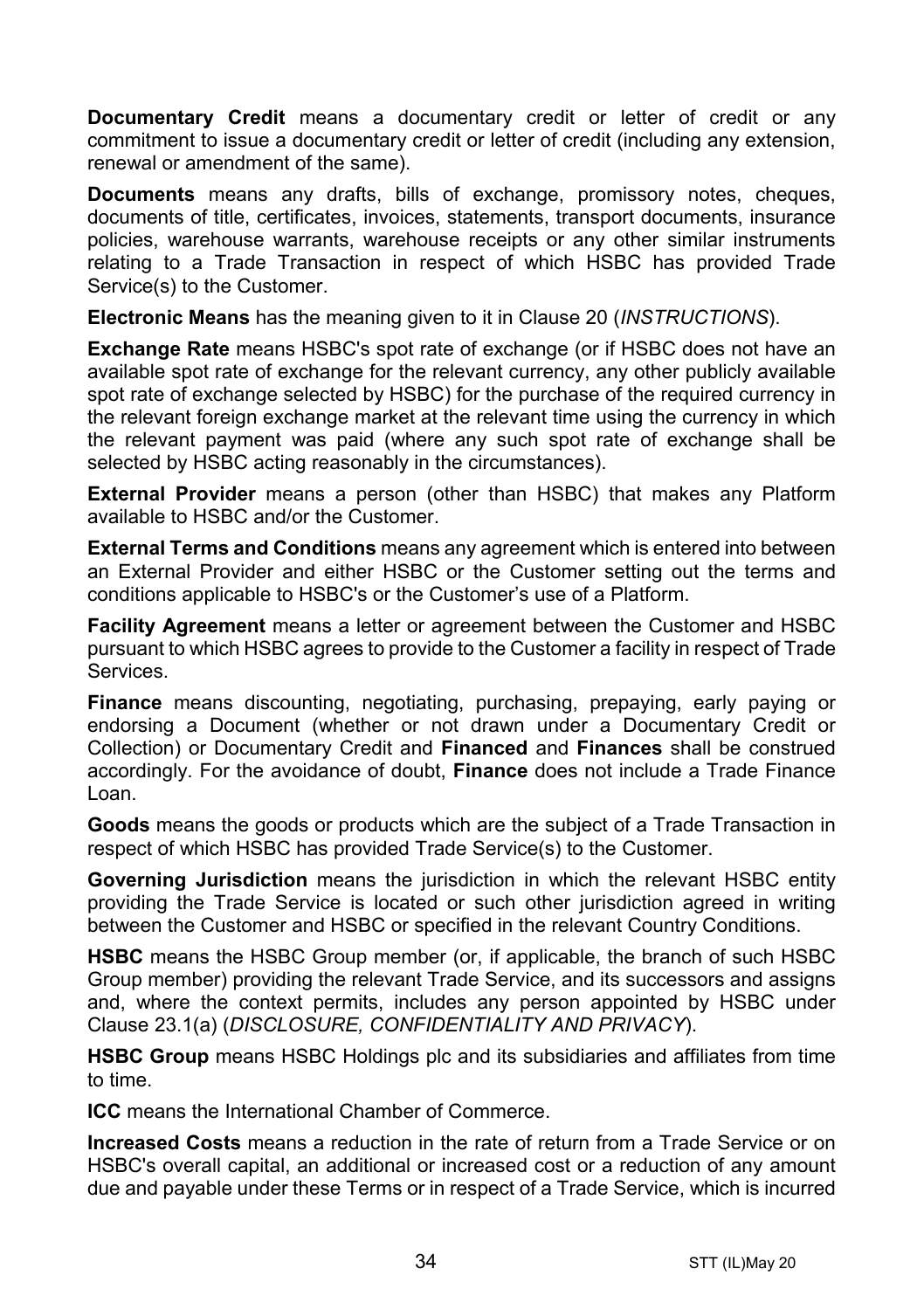or suffered by HSBC to the extent that it is attributable to HSBC performing its obligations under these Terms or a Trade Service.

**Indemnified Party** has the meaning given to it in Clause 9 (*REIMBURSEMENT AND INDEMNITY*).

**Instruction** has the meaning given to it in Clause 20 (*INSTRUCTIONS*).

**Instrument** means any SBLC, demand guarantee (including an avalisation, coacceptance or acceptance of a Document), bond, counter-guarantee, counter-SBLC, or similar independent payment obligation (including any extension, renewal or amendment of the same).

**Losses** has the meaning given to it in Clause 9 (*REIMBURSEMENT AND INDEMNITY*).

**Master Documentary Credit** has the meaning given to it in Clause 3.14 (*DOCUMENTARY CREDITS*).

**Personal Data** means any information relating to an individual from which such individual can be identified, including sensitive personal data, name(s), residential address(es), contact information, age, date of birth, place of birth, nationality, citizenship, personal and marital status.

**Platform** means any electronic platform (a) used by HSBC, the Customer or any other person for giving or receiving any Instruction, Claim or other communication in relation to any Trade Service, and/or (b) used by HSBC or any other person for issuing or providing any Trade Service, and shall include HSBCnet.

**Recourse Event** means in respect of a Trade Service:

(a) any misrepresentation, alleged or actual fraud, illegality or unauthorised act of the Customer and/or any other party to the Trade Transaction;

(b) any alleged or actual invalidity, non-compliance or unenforceability of the Documentary Credit, SBLC, Document(s) or Trade Transaction (as applicable); or

(c) any injunction, court order, law, regulation or Sanctions which restrict any payment (whether to or from HSBC and/or not subsequently discharged).

**SBDC** means a standby documentary credit.

**SBLC** means a standby letter of credit (which includes an SBDC).

**Sanction** has the meaning given to it in Clause 19 (*COMPLIANCE WITH LAWS AND SANCTIONS*).

**Security Agreement** means any document creating security or quasi-security over any of the Customer's rights and/or assets in support of any obligations which the Customer may have to any HSBC Group member from time to time.

**Tariff Book** means, if applicable in the relevant jurisdiction, HSBC's tariff book setting out HSBC's fees, commissions, interest rates and other rates for Trade Services as is available upon request by the Customer and/or can be accessed online.

**Tax** includes goods and services tax, value added tax, sales tax, stamp duty or any tax, levy, impost, deduction, charge, rate, duty, compulsory loan or withholding which is levied or imposed by a government agency, and any related interest, penalty,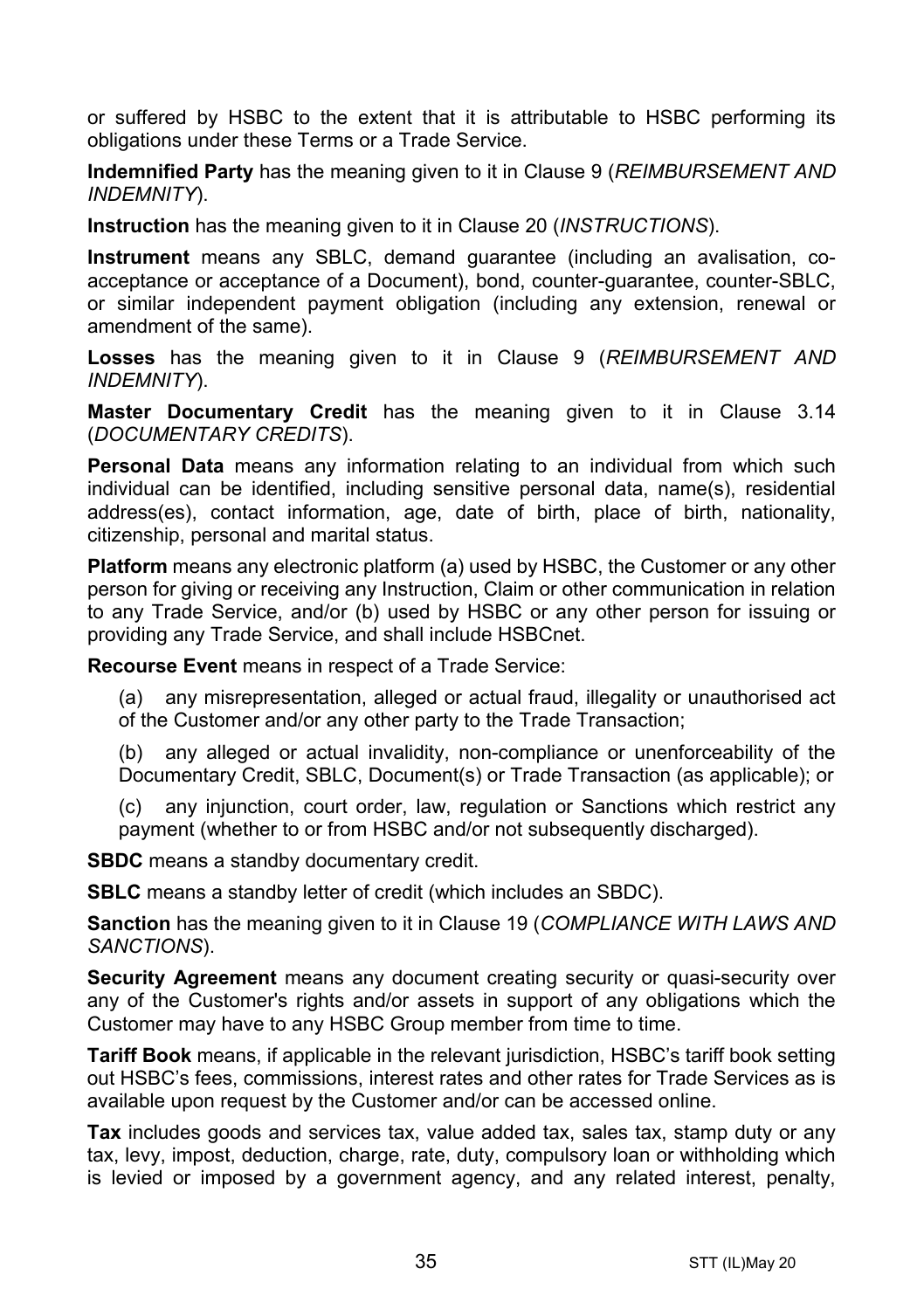charge, fee or other amount (but does not include tax on the overall net income of HSBC).

**Tax Information** means any documentation or information (and accompanying statements, waivers and consents) relating, directly or indirectly, to the Customer's tax status and the tax status of any owner, "controlling person", "substantial owner" or beneficial owner of the Customer.

**Trade Finance Loan** means a loan, advance, credit or other financial accommodation provided by HSBC to the Customer in respect of a Trade Transaction.

#### **Trade Service** includes:

(a) the issue of a Documentary Credit and instructing any advising bank, nominated bank or confirming bank in relation to such Documentary Credit;

(b) acting as the advising bank, nominated bank or confirming bank (on a disclosed or undisclosed basis) in relation to a Documentary Credit;

(c) the issue of an Instrument and/or instructing any correspondent bank in relation to, and issuing an counter-guarantee, counter-SBLC or indemnity in respect of, an Instrument;

(d) acting as the advising bank, confirming bank or correspondent bank in relation to an Instrument;

- (e) the handling of a Documentary Credit, Instrument or Document;
- (f) Collections;
- (g) the provision of any Finance;
- (h) the provision of a Trade Finance Loan;

(i) the issue of a letter of indemnity or shipping guarantee and/or the signing, endorsement or release of any Transport Document;

- (j) the release of Documents;
- (k) any other service or product relating to a Trade Transaction provided,

by HSBC to, at the request of, or in respect of the Customer.

**Trade Transaction** means a transaction involving the sale or purchase by the Customer of goods or services from/to a third party, and includes any contract(s) on which such transaction may be based.

**Transport Documents** has the meaning given to it in Clause 8 (*APPLICATIONS FOR RELEASE OF GOODS, SHIPPING GUARANTEES AND LETTERS OF INDEMNITY*).

**USD** means the lawful currency of the United States of America.

26.2 Unless contrary indication appears, any reference in these Terms to:

(a) an **Application** or **Trade Service** (and any reference in an Application to a **Trade Service**) includes (where applicable) the contract created between the Customer and HSBC by HSBC accepting that Application by providing or undertaking that Trade Service;

(b) the **Customer**, **HSBC** or any other person shall be construed so as to include its successors in title, permitted assigns and permitted transferees to, or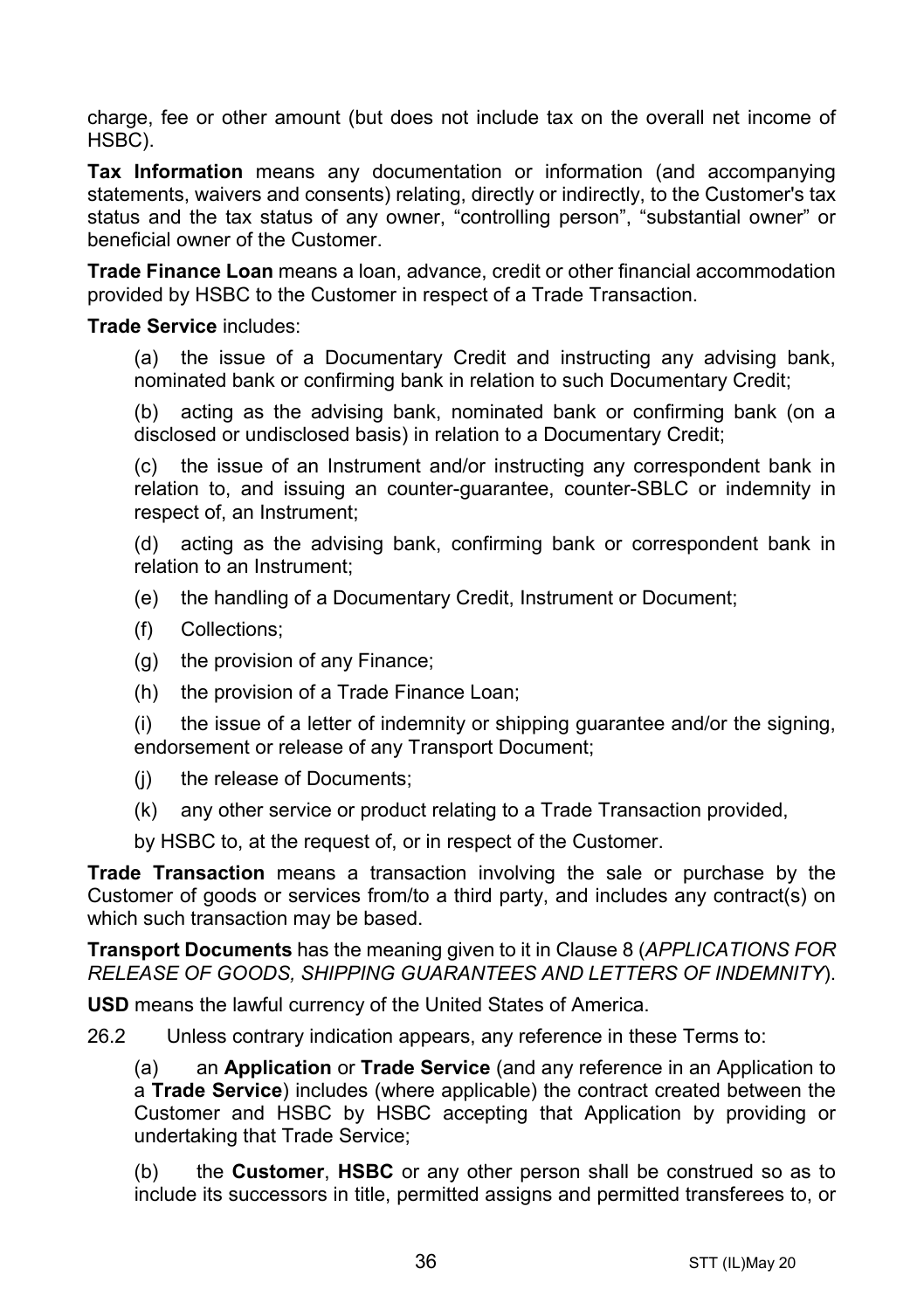of, its rights and/or obligations under these Terms, an Application, a Facility Agreement or Country Conditions;

(c) **include** or **including** means include or including "without limitation";

(d) HSBC making a determination or decision or undertaking an action means that HSBC is making or undertaking, and is permitted to make or undertake, such determination, decision or action in its sole discretion or opinion without reference to, or consent from, the Customer or any other person;

(e) an authorisation or confirmation by, or instruction from, the Customer means that such authorisation, confirmation or instruction is irrevocable unless waived by HSBC;

(f) a **person** includes any individual, firm, company, corporation, government, state or agency of a state or any association, trust, joint venture, consortium, partnership or other entity (whether or not having separate legal personality);

(g) a **regulation** includes any regulation, rule, official directive, request or guideline (whether or not having the force of law) of any governmental, intergovernmental or supranational body, agency, department or of any regulatory, self-regulatory or other authority or organisation;

(h) these **Terms** include the Country Conditions;

(i) these **Terms** or any other agreement or instrument is a reference to these Terms or, as the case may be, other agreement or instrument as amended, supplemented, novated and/or replaced from time to time;

(j) the singular shall include the plural and vice versa; and

(k) section and clause headings are for ease of reference only.

In addition to these Terms being incorporated into each Application, these Terms may also be incorporated by HSBC into a Facility Agreement or any other document or agreement.